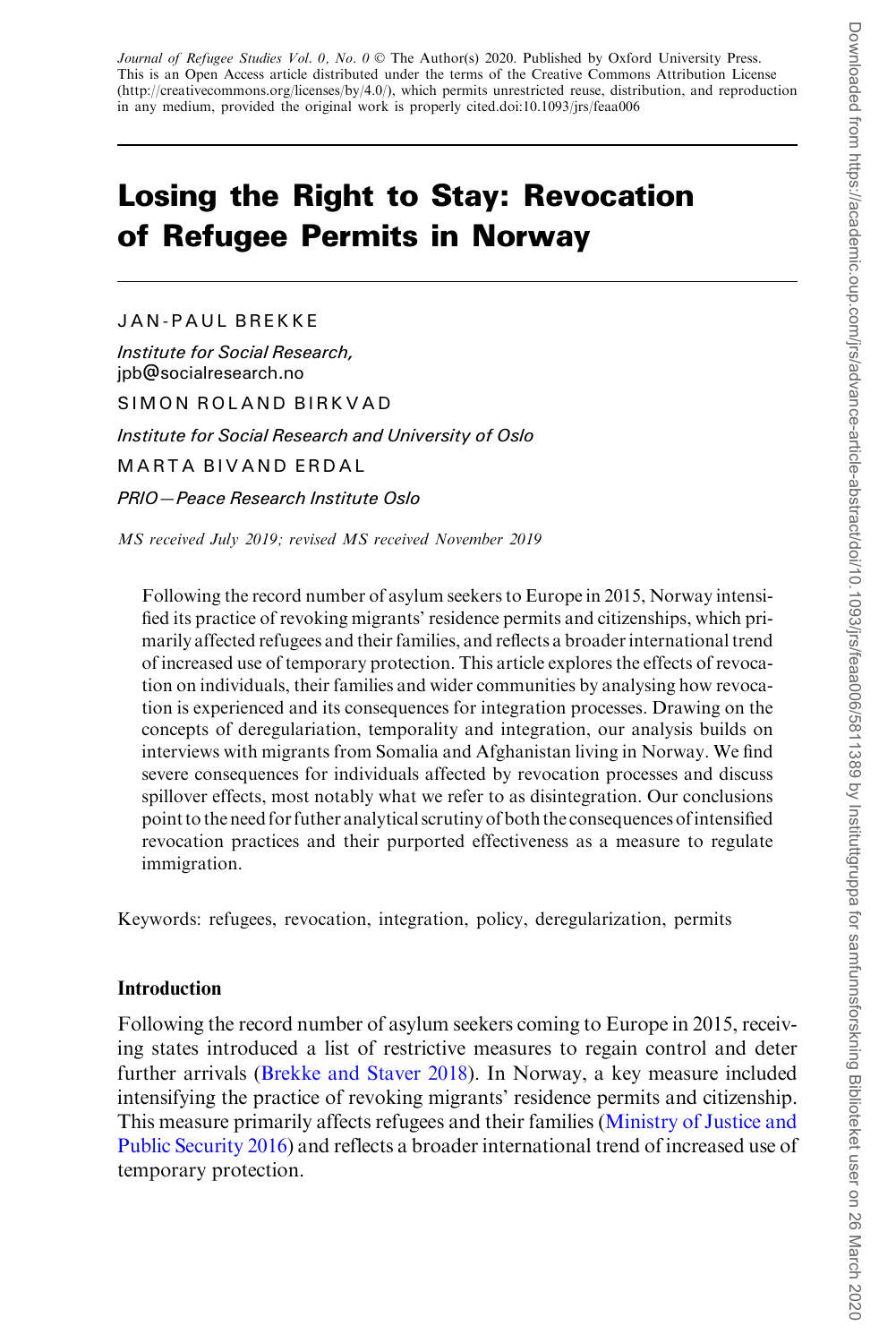According to (lately intensified) Norwegian revocation practices, persons with immigrant backgrounds may lose their permits because their original permits were based on faulty premises (revocation, Immigration Act § 63), such as false identity, or because conditions in their country of origin have improved sufficiently to allow for return (cessation, Immigration Act § 37). Persons who have achieved permanent residency or citizenship can have their permits revoked, while cessation pertains only to individuals with temporary permits [\(Brekke et al. 2018\)](#page-17-0).

While processes of regularization and naturalization of refugees and other migrants are well covered in the literature (e.g. [Bloemraad 2006;](#page-17-0) [Griffiths 2014](#page-18-0); [Aptekar 2016](#page-17-0); Menjivar and Lakhani 2016; [Bassel](#page-17-0) et al. 2018), the reverse process—deregularization—has received less attention (e.g. [Menjivar 2006;](#page-18-0) [Menjivar](#page-19-0) [2014\)](#page-19-0). The concept of deregularization denotes the process of immigrants' gradual formal decoupling from a host society. Stricter immigration regulations may contribute to more migrants experiencing deregularization and their permits being challenged, and, as a result, consigning them to liminal spaces ([Menjivar 2006](#page-18-0); [Abrego and Lakhani 2015](#page-16-0)).

Revocation of citizenship has begun to receive scholarly attention in terms of its legal implications [\(Hofhansel 2018;Irving 2019](#page-18-0)), normative foundations ([Macklin](#page-18-0) and Bauböck 2014; [Joppke 2016;](#page-18-0) [Macklin 2018](#page-18-0); [Boekestein and de Groot 2019\)](#page-17-0), theoretical ideas ([Fargues and Winter 2019\)](#page-17-0) and historical and empirical perspectives [\(de Groot and Vink 2010;](#page-17-0) [Herzog 2011](#page-18-0); [Gibney 2013](#page-18-0); [Fargues 2017](#page-17-0); [Troy](#page-19-0) [2019\)](#page-19-0). Similarly, there is literature examining the practice of cessation of permits for refugees, distinct from the broader body of work on temporary protection [\(Kingston 2017;](#page-18-0) [Yotebieng](#page-19-0) et al. 2019). Other research focuses on return and onward migration among former asylum seekers (e.g. [Klintha¨ll 2007](#page-18-0); [de Hoon](#page-17-0) et al[. 2019\)](#page-17-0), although this is not linked to permit revocation in particular. Parts of the 'crimmigration' literature look at deportation of non-citizens, due to criminal conduct (e.g. [Kanstroom 2007](#page-18-0); [Aas and Bosworth 2013\)](#page-16-0). Meanwhile, empirical studies of those affected by the cessation of refugee permits and the revocation of residence permits and citizenship on non-criminal grounds generally are lacking. Later in this article, we find empirical grounds for analysing 'deregularization processes' (revocation and cessation) as closely connected types of experiences, in contrast to the letter of law, and to some extent scholarship to date, which would approach the two as unrelated matters.

In this article, we contribute to filling this gap by describing and analysing how revocation is experienced and how it affects the coping and integration processes of refugees and migrants in the settlement context of Norway. The study is primarily based on interviews with 27 refugees with Somali and Aghan backgrounds living in Norway. All of the interviewees were either 1) directly affected by revocation, 2) had themselves been notified that they might lose, or had already lost, their permits (or citizenship), 3) were close friends or family of those directly affected or 4) representatives of the Somali and Afghan communities. For additional context, we interviewed seven civil servants within the Norwegian immigration authorities and the police. To round out our analysis, we also employed statistical data that describes the patterns and development of the practice of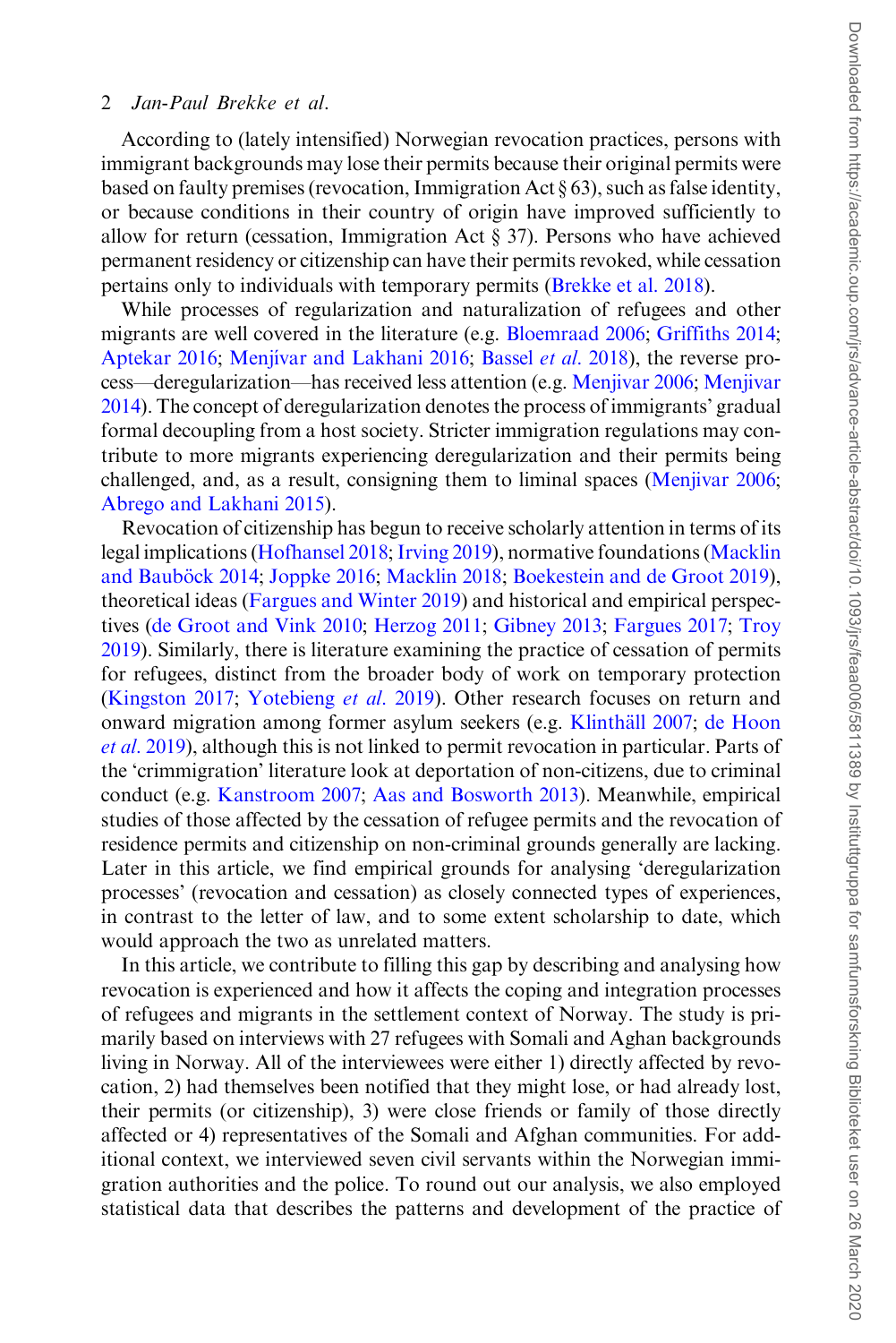deregularization in Norway. Based on this empirical material, we seek to answer the following questions:

How is the process of revocation experienced by those affected? And how does this experience affect integration processes and the life strategies of those subject to the practice of revocation?

We aim to analyse how (possible) revocation of a permit disrupts the lives and integration processes of refugees. We place our data in dialogue with the concept of 'deregularization', which allows us to study how revocation challenges the assumed linearity of integration processes.

The Norwegian practice of revocation affects the individual migrant and their social surroundings from the point at which they become aware that their permits are being reviewed by the immigration authorities and throughout the process, regardless of the outcome of the process. The disruption occurs on three levels: the individual, their family and closest friends, and their wider immigrant community. In Norway, Afghan and Somali communites were among those most severely affected, but in different ways, which we shall discuss. The main focus in this article is on individual experiences of disrupted integration and the life strategies that individuals undertake when facing this uncertainty. However, we also acknowledge that deregularization has implications for the society as a whole, in terms of disrupted integration processes, and onward migration patterns, either as intended by the state (return to the migrants' country of origin) or unintended, as displacement to another European country. All of our interviewees had either at some point been granted asylum in Norway or allowed family reunification with someone already living in Norway with refugee status.

Previous research has documented and analysed the variety of ways in which precarity has been experienced among refugees and other migrants [\(Menjivar](#page-18-0) [2006](#page-18-0); [Griffiths 2014;](#page-18-0) [Menjivar 2014](#page-19-0)). More recently, however, precarity among migrants holding presumably secure statuses, most prominently naturalized citizens but also permanent-residence holders, has become a reality and a theme of scholarly attention ([Birkvad 2019;](#page-17-0) [Ellermann 2019](#page-17-0); [Gibney 2019\)](#page-18-0). Our analysis suggests that these processes of 'deregulatarization' require further theorization. Although we focus on the empirical findings of our research [\(Brekke et al. 2019\)](#page-17-0), we seek to contribute to the development of an analytical framework for understanding the dynamics and effects of revocation and deregularization.

In the following sections, we discuss existing theory on deregularization processes. We use this basis as a frame for our empirically driven analysis. Then we present the Norwegian context in terms of revocation and revocation statistics from the Norwegian case, followed by our methodology and data. Next we analyse the experience and consequences of Norwegian revocation based on interviews with Afghan and Somali migrants. In the conclusion, we argue that, as receiving states increase their use of temporary permits, further study of the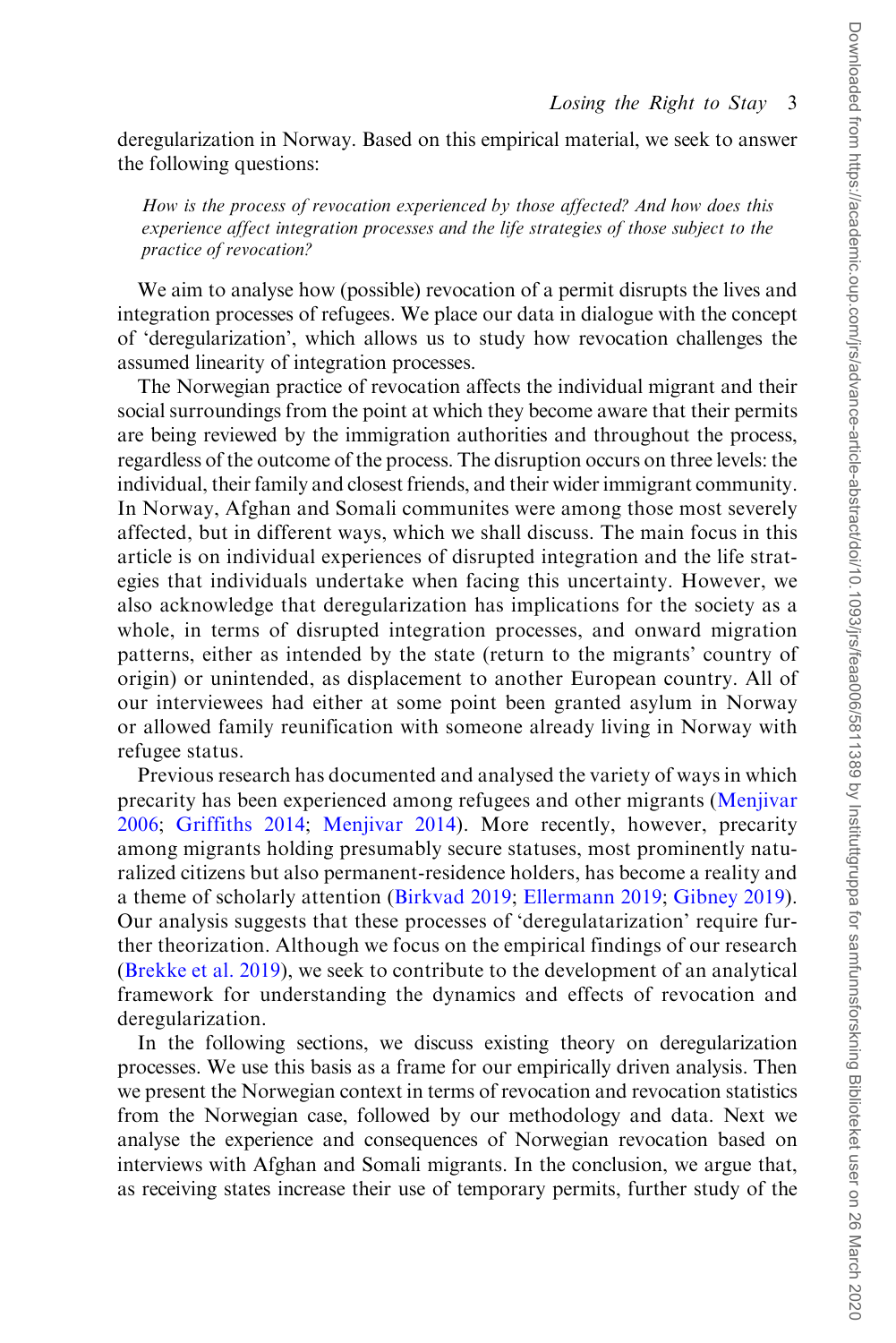consequences of revocation and deregularization, from multiple angles, will be needed.

## Conceptualizing Processes of Deregularization

Regularization—the process by which migrants legalize their status in their country of residence—has proven to have enduring and transformative positive effects on migrants' wellbeing and integration (Menjivar and Lakhani 2016). Deregularization—the process of gradually or suddenly losing regular legal status as a resident or citizen of a given nation state—has only recently started to receive some attention ([Abrego and Lakhani 2015](#page-16-0); [Midtb](#page-19-0)øen *[et al.](#page-19-0)* 2018; [Menjivar 2014\)](#page-19-0). Arguably, deregularization is related to a trend in the US and EU towards 'internalizing' border controls [\(Menjivar 2014](#page-19-0)). Internalization includes policing of immigrants and enforcement controls within the territorial borders of the state. Detection, detention and deportation are examples of such measures [\(Menjivar](#page-19-0) [2014\)](#page-19-0) that target migrants already settled in the country. These measures are fuelled by the 'securitization' of migration management [\(Menjivar 2014\)](#page-19-0) and a political desire to assert state control by distinguishing between legitimate and illegitimate members of the nation state. As such, revocation policies, like policies generally (Edelman 1985) and immigration policies specifically (e.g. [Leerkes and](#page-18-0) [Broeders 2010\)](#page-18-0), work at a symbolical level; they signal restrictiveness towards prospective asylum seekers in order to deter future inflows (e.g. [Brekke and](#page-17-0) [Aarset 2009](#page-17-0)) and simultaneously send a message to the electorate, namely that the state is able to control its borders. Integration is a much-debated concept. On one hand, integration refers to the relatively mundane processes of adaptation for migrants settling in new contexts and for the contexts into which they integrate [\(Kivisto 2003\)](#page-18-0). On the other hand, integration also refers to normative, nationstate-based programmes such as formal citizenship ([Midtb](#page-19-0)øen [et al.](#page-19-0) 2018; [Favell](#page-18-0) [2019\).](#page-18-0) Both aspects of integration have relevant theoretical and empirical foci. However, in this article, our concern is with the experiences of refugees and other migrants with losing their right to stay, based on the withdrawal of existing permits. The individuals we refer to here all, to some degree, had already established lives in Norway before receiving notification of possible revocation. In order to make sense of their reactions and responses to this experience, we choose to mobilize the concept of integration—or, in this case, disintegration—but also foregrounding the role of time.

We highlight the multidimensionality of integration, as experienced by migrants themselves [\(McPherson 2010;](#page-18-0) [Brekke](#page-17-0) et al. 2019). This is in contrast to studies of integration that often focus on the gradual inclusion of a minority individual within a majority society. In our analysis, we include the effects of revocation on the integration of a minority individual within his or her immigrant community, as well as the majority society. We also comment on the potential risk of the disintegration of whole minority communities from the majority society.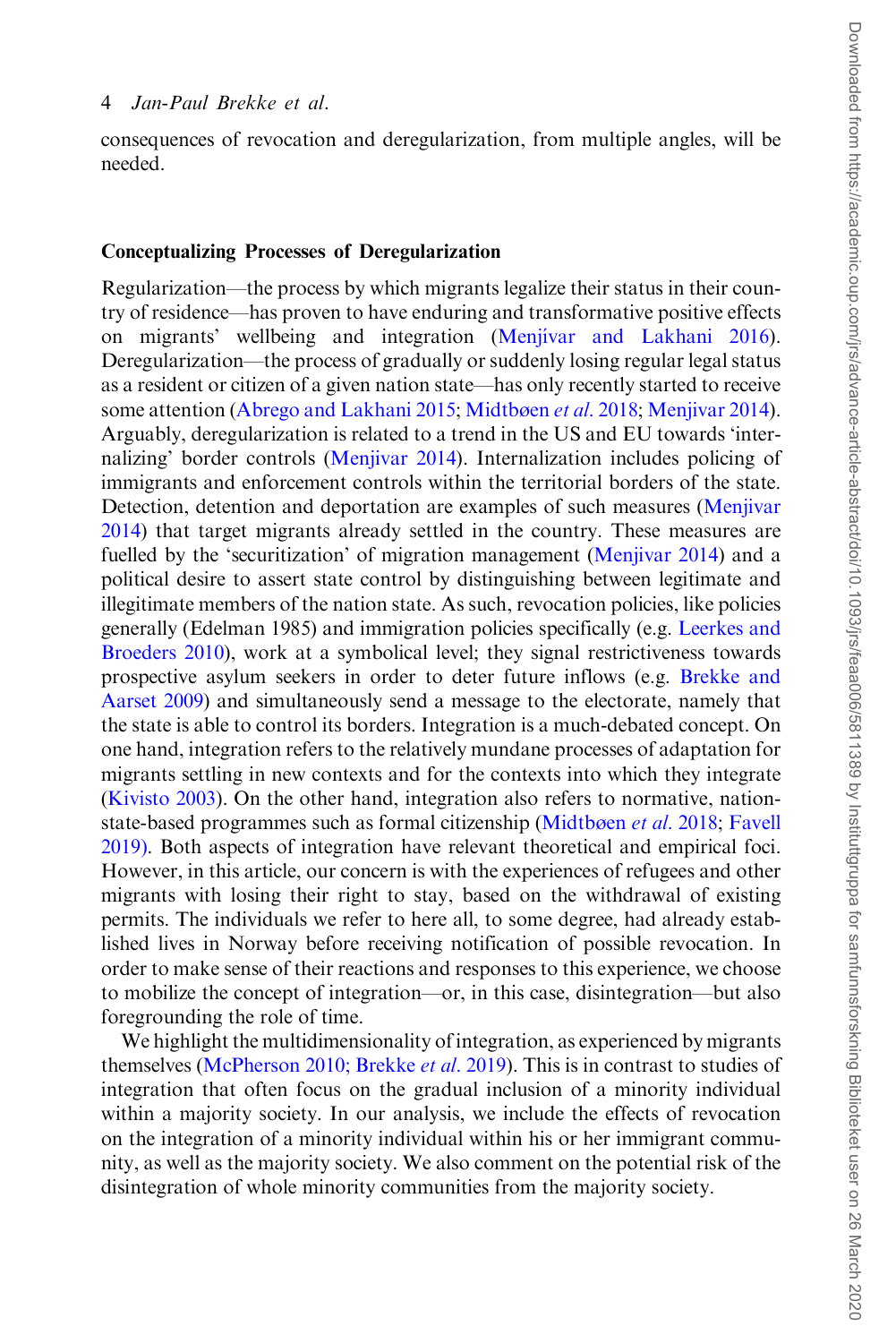The literature on integration covers a range of different phenomena and variations of what can be described as a two-way adaptation between immigrants and host societies (Garcés-Mascareñ[as and Penninx 2016](#page-18-0); [Castles 2017\)](#page-17-0). We approach the concept of integration as both process (e.g. motivation, increasing language skills, social networks) and outcome (e.g. attained levels of qualification, labour market, participation rates, income assimilation). We also acknowledge the process of integration to be multidimensional, including what might be called systemic, social and value integration.

Time is a key aspect of a migrant's adaptation, learning and integration in a host society ([Griffiths 2017](#page-18-0); [Mavroudi](#page-18-0) et al. 2017). Although there is no necessary causal link between time and integration, they will be correlated ([Brekke 2004](#page-17-0)). More time spent in Norway will on average present a migrant with increasing opportunities to integrate.

The disruption in the individuals' lives caused by notifications of revocation and revocation decisions (re)introduces the phenomenon of temporary existence [\(O'Reilly 2018](#page-19-0)). In the US, an increasing number of migrants hold temporary, rather than permanent, legal status ([Chacon 2015\)](#page-17-0). This position might be referred to as 'liminal legality'—a temporary and tenuous legal position with more protection than undocumented status, but still short of the stability offered by permanent residency, or all the more so by citizenship [\(Menjivar 2006](#page-18-0); [Abrego and](#page-16-0) [Lakhani 2015\)](#page-16-0).

The Norwegian government established individual temporary protection as a core principle of Norwegian asylum regulations when they forwarded section 37 of the Immigration Act after the 2015 record number of asylum arrivals, opening for cessation of refugee permits during the first 3 years of residence due to improvement in home countries. This type of liminal legality, characterized by enduring uncertainty about one's legal status, may severely influence and potentially limit the outlook, activities and life strategies of those affected [\(Menjivar 2006](#page-18-0)).

In tandem with increasing policy attention on revocation of citizenship in recent years, scholars have begun scrutinizing revocation from normative, legal, theoretical and empirical angles ([De Groot and Vink 2010](#page-17-0); [Herzog 2011;](#page-18-0) [Gibney 2013](#page-18-0); [Joppke 2016;](#page-18-0) [Macklin 2018;](#page-18-0) [Boekestein and de Groot 2019](#page-17-0); [Fargues 2017](#page-17-0); [Fargues and Winter 2019](#page-17-0); [Troy 2019;](#page-19-0) [Winter and Previsic 2019](#page-19-0)).

Policy aims may centre on citizenship being the end point of integration or, by contrast, a motivation at some stage of the process ([Brochmann and Seland 2010](#page-17-0); [Bloemraad and Sheares 2017\)](#page-17-0). Revocation of citizenship may be understood as one extreme on a continuum of insecure statuses, in which the loss of a permanent residency permit is another point, the loss of a temporary long-term permit another and the lack of renewal of a short-term permit yet another. Deregularization through revocation of citizenship illustrates that even migrants holding the secure legal positions experience legal uncertainty. Put differently: migrants at the 'privileged' end of the legal status hierarchy no longer enjoy the assumptions of permanence and security—which are among important reasons why migrants choose to naturalize in countries of settlement (Nunn *et al.* 2015; [Aptekar 2016; Birkvad](#page-17-0) [2019\)](#page-17-0). Revocation disrupts the assumed linear link between integration and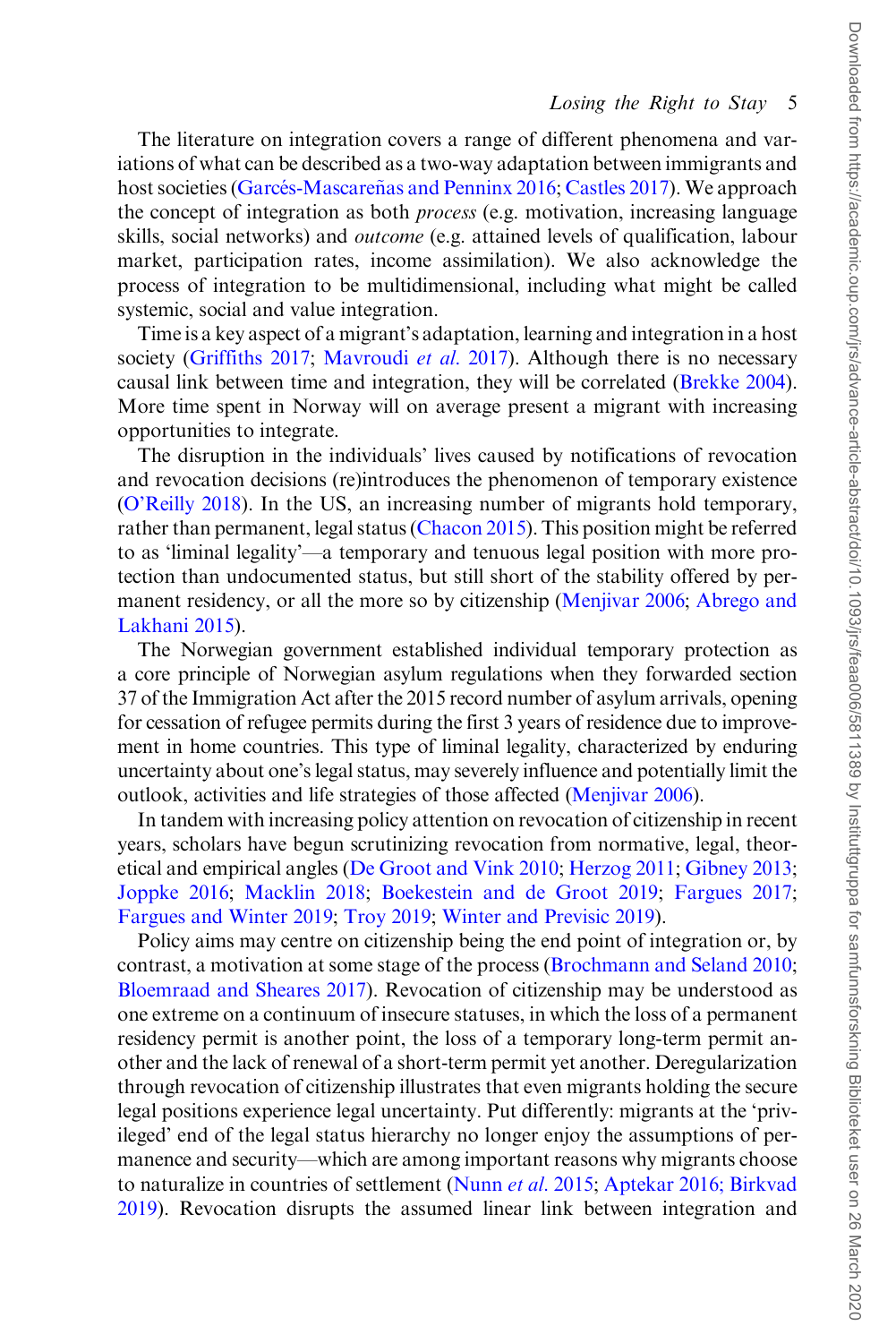citizenship through the process of naturalization ([Brubaker 2010](#page-17-0); [Joppke 2010](#page-18-0); [Goodman 2014](#page-18-0); [Aptekar 2016\)](#page-17-0).

Research among migrants, including refugees, finds that uncertainty and experiences of precariousness are common, depending on legal statuses and future prospects ([Zieck 2008;](#page-19-0) [Kingston 2017](#page-18-0); [Ilcan](#page-18-0) et al 2018; [Yuval-Davis](#page-19-0) et al. [2018\)](#page-19-0). It is important to note that many of the dynamics increasingly coming under scrutiny in European countries today are familiar and well studied in other contexts globally, including among urban refugees in Africa, for instance [\(Yotebieng](#page-19-0) et al. 2019).

Facing possible permit loss and deregularization, migrants need to develop new life strategies to cope with this uncertainty. Like migrants without a regular status, they have to evaluate their opportunity structures and the resources that are available to them (Meeteren *et al.* 2009). They have to ask themselves what their options are if they are being allowed to stay in the host country and in case they have to return to their country of origin. Both the concept of life strategies and integration are closely related to the psychological concept of coping [\(Kuo 2014\)](#page-18-0), although take more into account future and societal consequences.

#### The Process and Institutionalization of Deregularization in Norway

During the autumn of 2015, a record number of people applied for asylum in Norway. In the media, the government was accused of having lost control over immigration. A list of measures was quickly compiled and supported by a broad alliance of political parties. The list was entitled 'Suggested Restrictive Policy Changes that Will Make Norway Less Attractive to Asylum Seekers' and presented in a draft document that was submitted for public consultation the following month. One of the measures was to 'secure that the immigration authorities could start the cessation of residence permits if the grounds for temporary protection were no longer there due to changes in the political, social or humanitarian conditions in the home country' [\(Ministry of Justice 2016](#page-19-0): 15), authors' translation).

The stated political rationale behind the intensified revocations includes protecting the legitimacy of the asylum instrument: for security reasons, for legitimating verified protections offered and for upholding the principle that all persons in Norway should operate under their correct identity.

The rationale behind invoking the cessation clause was that protection should, in principle, be for as long as it is needed. These reasons are in line with the letter of the 1951 UN Refugee Convention, although they diverge from the rather liberal asylum-granting practice in much of Western Europe in recent decades. Exceptions to this liberal asylum-granting practice exist, for instance, in the response to the wars in the Balkans in the 1990s, when several countries, including Norway, offered temporary protection on a collective basis ([Altamirano](#page-16-0) *et al.*) [1998\)](#page-16-0).

As the number of asylum seekers in Norway dropped to record low levels in 2016 (3460) and 2017 (3560), the Directorate of Immigration was instructed to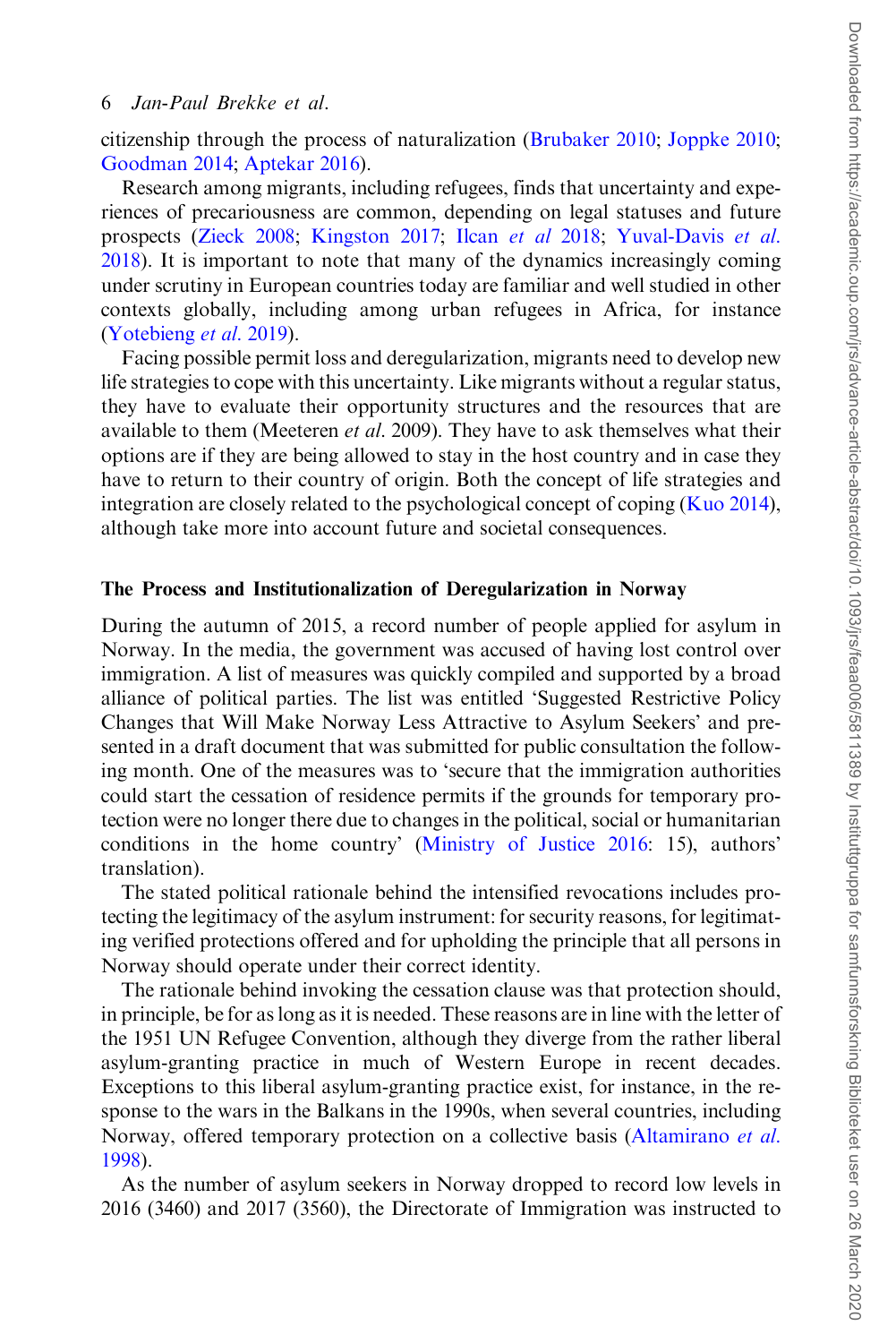prioritize revocation cases [\(Brekke](#page-17-0) et al. 2018). A separate section was established within the department dedicated to revocation cases and revocation was registered as a separate category for the internal case-processing system starting from March 2017. The increased political attention to revocation coincided with the surplus institutional capacity, paving the way for a strengthened effort.

Although the legal bases are different for the three categories of migrants affected (temporary-permit holders, permanent-permit holders and naturalized citizens), our research shows that these legal distinctions are blurry to the migrants themselves. The interviewees all shared a sense of deregularization, of losing their right to stay in Norway, in some instances after living in the country for 5, 10, 20 years or more. Our analysis reflects that we similarly consider revocation as being one practice, only occasionally distinguishing between revocation (faulty premises) and cessation (safe home country).

Norway is at the forefront in Europe for using revocation and cessation in its immigration regulation [\(Ministry of Justice 2018;](#page-19-0) [EASO 2019\)](#page-17-0). In particular, Norway's activation of the Immigration Act, paragraph 37 (cessation), reflects a broader European trend. This paragraph states that positive changes in the home country that allow return (or reconnecting with the home country) shall result in cessation of existing permits. The Norwegian practice of cessation was conceived independently but still resonates with the 2016 EU Commission proposal, which was based on the same premise (EU 2016, June). The proposal included an obligation for member states to routinely review protection permits in light of possible improvements in home countries, opening the way for an increased use of cessation. The Norwegian experiences with revocation and cessation may therefore contribute to the wider discussion on reforming the common European asylum system.

A revocation decision does not necessarily mean that the person in question has to leave the country, although this is usually what happens. The revocation of one permit can, in some instances, lead to residence permits being granted on new grounds. For example, in cases in which the first decision is revoked due to incorrect information, the foreign national can then acquire a residence permit on the basis of corrected information. For people who do not engage with this area of the law on a daily basis, the multitude of legal authorities makes it challenging to understand how revocation is regulated. The concepts alone can be confusing (revocation, cessation, dismissal and cancellation). Furthermore, the different bases of the legal documents (Immigration Act, Nationality Act, regulations, instructions, verdicts and letters) can be difficult to locate, and some are only available in Norwegian. For those affected by revocation, there is the additional challenge of understanding how cases are processed and the division of roles between the Directorate of Immigration (UDI), the Immigration Appeals Board (UNE) and the police at different stages of the process (see [Figure 1\)](#page-7-0).

There are three main government institutions involved in the processing of cases of revocation: the UDI, the police and the UNE. The role of the UNE is to review appeals of the UDI's decisions. The UDI and the police are the two main government actors in cases of revocation. Within the UDI, two separate departments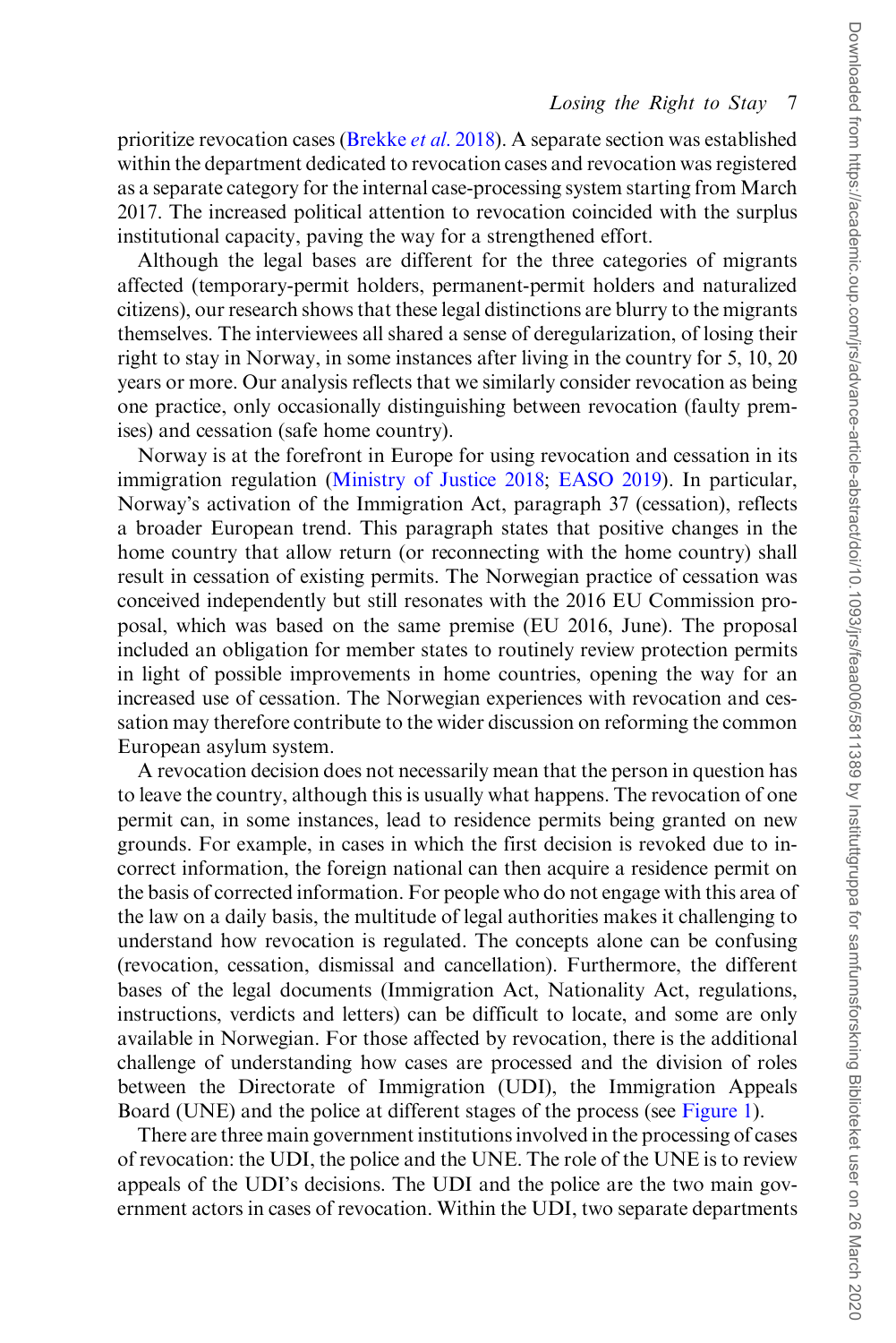<span id="page-7-0"></span>

Figure 1. Stages of the revocation process [\(Brekke](#page-17-0) et al. 2019).

handle these cases (Asylum Department and Managed Migration Department), organized by a coordinating section. Within the police, revocation cases are handled primarily by the police districts. The districts are supported by a specialized section within the National Police Immigration Service.

#### The Volume of Revocation in Norway

Between March 2017 and December 2018, more than 8000 revocation cases were opened in Norway. Of these, 3000 pertained to persons of Somali (2500) and Afghan (500) origins. About half of the Somalis were affected by cessation in which the authorities reviewed permits belonging to persons with convention refugee status, due to what was considered to be improved conditions in Mogadishu. Most of these persons had stayed legally in Norway for 3 years. The Afghan group were all reviewed due to suspicion of having provided faulty information in their asylum applications. These persons had either temporary or permanent permits or citizenships.

Prolonged processing time makes the revocation process especially challenging for those affected. The Somalis and Afghans interviewed in this study had often waited a year or longer for a decision in their cases. Meanwhile, all citizenship cases had been put on hold at this time for more than 2 years awaiting a political decision on whether they should be processed by the Directorate or the courts. Only a fraction of these cases had been processed by the end of 2018 and a clear majority of these cases were dismissed (eight out of 10). Three years after the initiative was taken to intensify revocations, most of those affected were still left in limbo.

Statistics on processing outcomes show that, despite the intense focus that the immigration authorities have put on revocation and cessation, few revocation processes have been finalized and that most of those affected have been allowed to stay in the country.

#### Methodology and Data

For this study, we interviewed 27 individuals from Afghanistan and Somalia, two of the three groups with the largest number of pending revocations. While we were primarily interested in persons who were *directly* affected by revocation, we also aimed at interviewing persons who were *indirectly* impacted by revocation, such as relatives, friends and other members of the Afghan and Somali communities in Norway.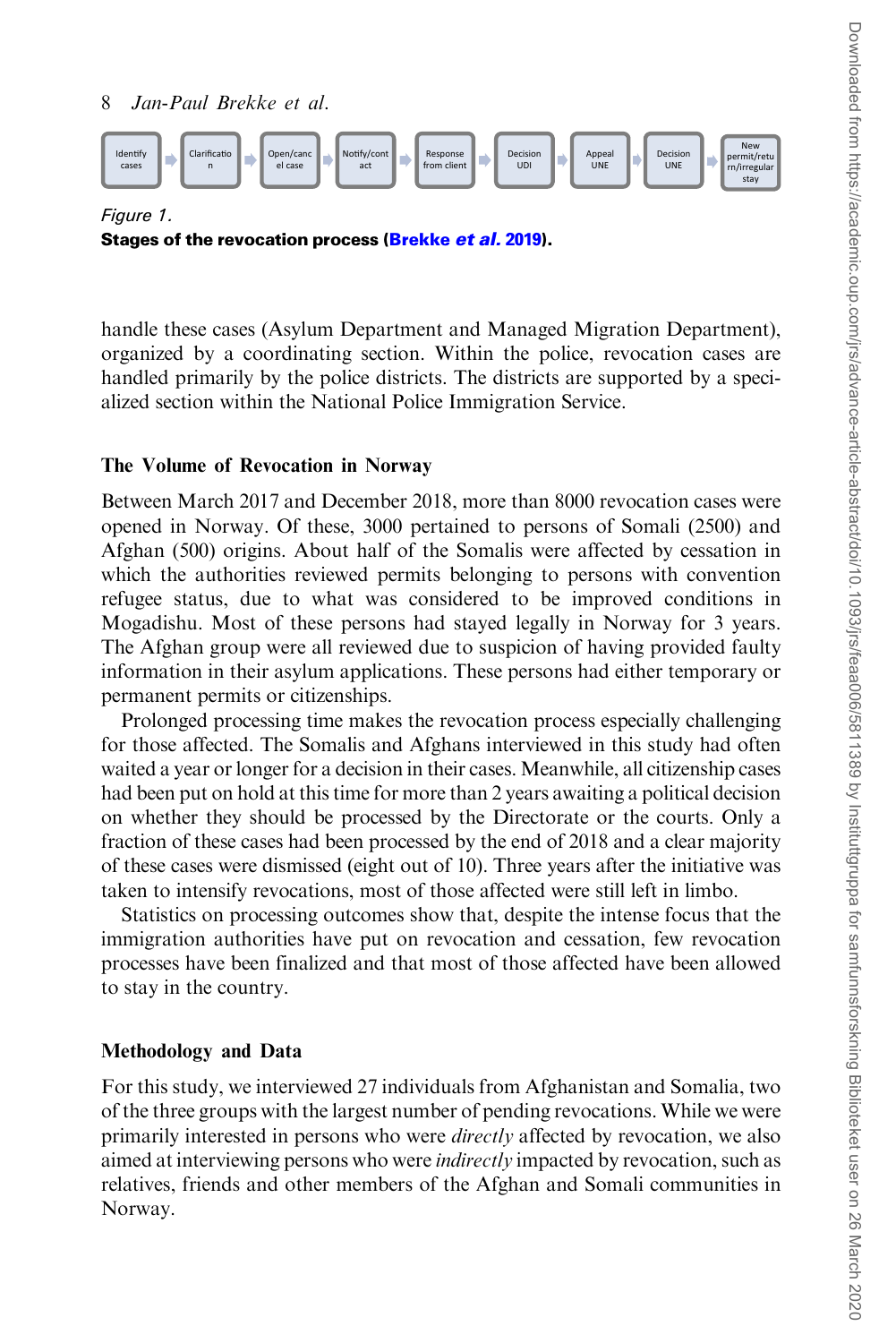We recruited interviewees through gatekeepers in the Afghan and Somali communities in Oslo, community associations and our own wider networks. Due to the sensitivity of the topic, it was necessary to obtain an introduction from a trusted third party to gain access to interviewees. Two researchers were present during interviews and most interviews were recorded. All three researchers participated in the analysis of the data.

The final sample (see [Supplementary Appendix, Table 1\)](https://academic.oup.com/jrs/article-lookup/doi/10.1093/jrs/feaa006#supplementary-data) displays a wide variation in terms of gender (15 men and 12 women), age (from 18 to early 60s) and years of residency in Norway (from 3 to 24 years). Most of the interviewees came to Norway as asylum seekers or refugees, while a few arrived on the grounds of family reunification. Eighteen of the interviewees were *directly* affected by either revocation (15) or cessation (3) (and 1 was uncertain). Four persons were indirectly affected by specific cases and the remainder were community representatives. With regard to the interviewees' *self-reported* formal status, nearly half held temporary permits, more than half held permanent-residence permits, while only one interviewee held Norwegian citizenship.

Self-selection and strategic self-presentation may have influenced our findings in two ways in particular. First, we only spoke to persons who had stayed in Norway after the revocation case was opened and did not interview persons who had left Norway permanently or persons who may have been hiding from the authorities. Second, the persons we actually interviewed may have an interest of not disclosing certain strategies to us, such as staying in Norway illegally. This means that the list of life strategies we present is not exhaustive.

During our fieldwork, we were faced with several ethical dilemmas. Most of the interviewees faced possible revocation, loss of rights and deportation. For this reason, we obtained consent and informed them of the purpose of the project. We also underscored that, while participating would not have a negative impact on their ongoing cases, we could not help them legally with their cases.

By extension, the question of whom we are 'helping' by conducting this type of study—the authorities or the interviewees—was raised. The interviewees asked us: How can you help us? Will this study change the revocation practice? The questions point to the asymmetrical power relations between researchers and interviewees—an asymmetry that may be exacerbated if there are structural inequalities in terms of social class and majority/minority background (Carling et al. 2014). In this instance, we have communicated findings to the authorities and the media in Norway, believing that information can contribute to due process in the Norwegian system and shed light on the implications of the policy for both integration and the lives of those affected.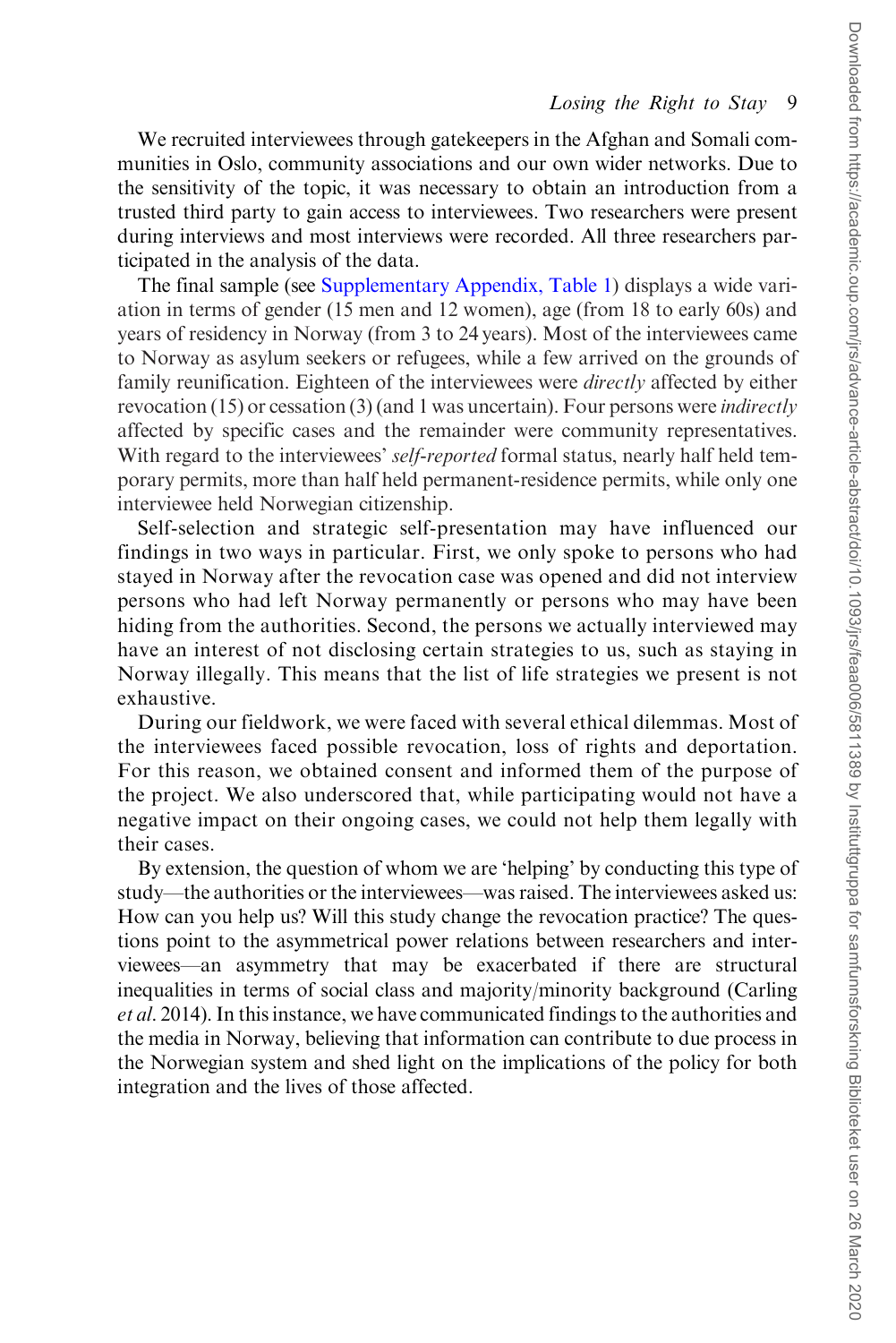#### Disrupted Integration Processes

## Disrupted Integration

Across our data set, we find that revocation affects integration, through the uncertainty that is introduced and perpetuated. This uncertainty directly affects integration processes and outcomes, with specific articulations and concrete implications, which we turn to now. We divide our discussion on the effects on integration processes into the following sections, based on themes that were central in interviewee accounts: 1) exclusion and self-exclusion, 2) stigma and rumours, 3) social media and 4) the erosion of belonging and sustained commitment to Norway.

#### Exclusion and Self-Exclusion Leading to Disintegration

The effects of (possible) revocation on integration, beyond the moment of notification, are clear in how people change their participation in society. Whether working or studying, we see patterns of disintegration. This feeling is driven by self-exclusion and formal exclusion, either as permits are put on hold or in the form of experiences of social exclusion.

Ibrahim (pseudonym, Somali, 20s, 6 years of residence) reflects on the contrast between his everyday life now and in the past, before his revocation case was opened:

I was a student, but during the two past years with the revocation, I don't have a meaningful everyday life. I do nothing. I don't know what I'm doing. The days are difficult, hard. I am not able to go to school and to concentrate anymore. I can summarize it like this: I do nothing ... that I see as meaningful. [Before this happened] I was very happy and content both with the teachers, my fellow students, and with the environment at school.

He goes on to explain how his disintegration is limited not only to his schooling, but also in his social relations:

I used to be very active and social, I played football. Most of my friends were ethnic Norwegians. There aren't that many Somalis in [this town]. When this happened, I just stayed at home. I stopped going out; I stopped playing football with friends. I stopped visiting friends. Friends and acquaintances in my social circle have come to my place ... and asked: 'What is going on with you? Why are you like this? Why are you shutting yourself in your apartment?'

Self-exclusion and isolation are common patterns of behaviour in our data set, often paired with distress and anxiety due to both the inherent uncertainty of the situation and the uncertainty connected with an unforeseeable future.

For Ayaan (Somali, 30s, 7 years of residence), formal exclusion affected her ability to acquire a driver's licence due to problems with identity documents. This limitation can also be viewed in the broader context of her everyday life, where disintegration becomes visible: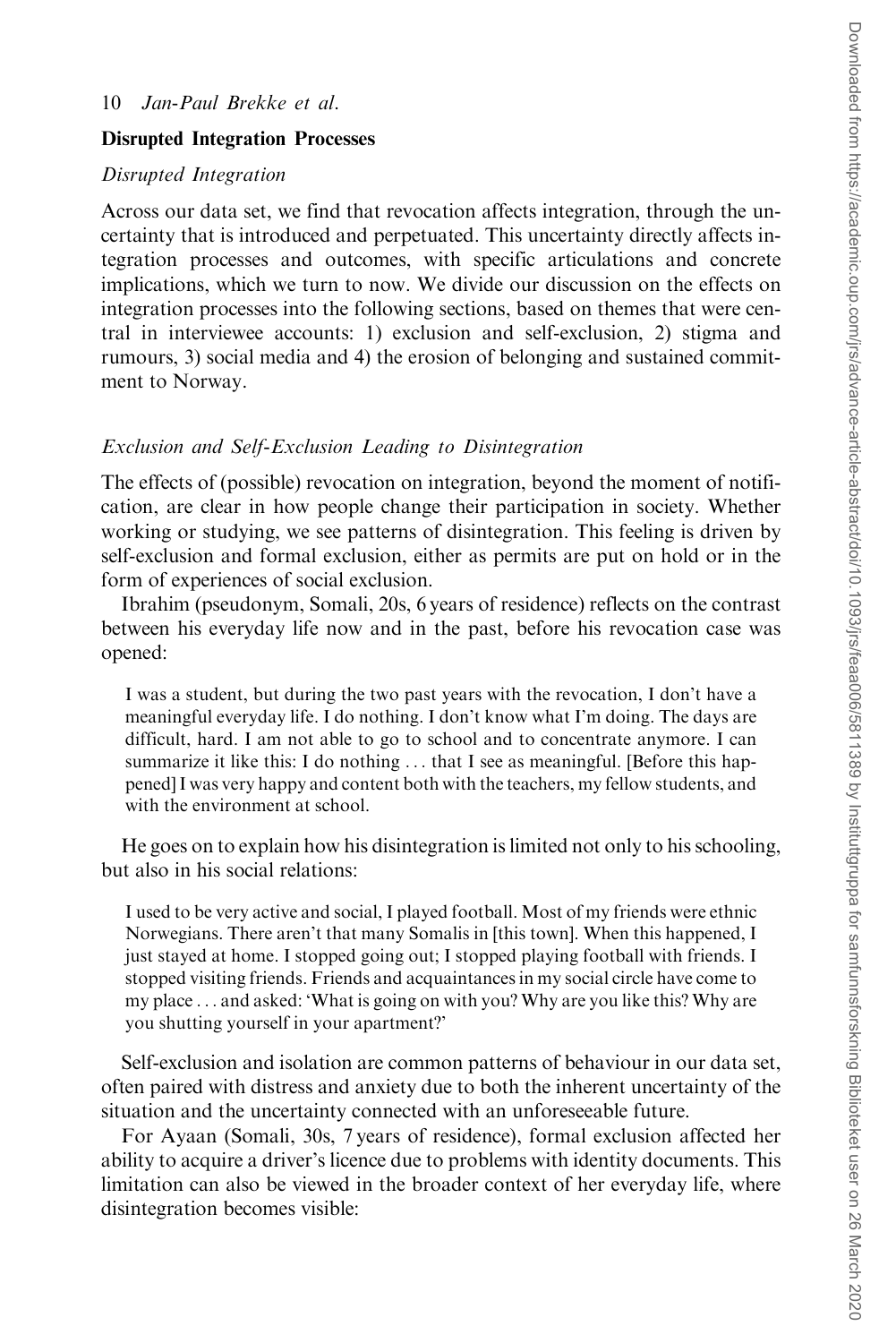Yes, it has implications ... because I had the aim of completing primary school ... and this has affected my capacity to concentrate ...so that's a pity. I had a dream to get a permanent job, but now I am less motivated to apply for a job ... it's hard. And I had ambitions about getting a driver's license, but that's difficult without a residence permit.

Changing opportunities, changing motivations and changing frames of what is possible all affect how processes of integration in the present, and future outcomes of integration, are being affected by the revocation practice.

# Stigma and Rumours

The group-level dynamics of disintegration discussed above are composed of both internal dimensions (among Somalis) and external dimensions (within Norwegian society), but also have individual dimensions. Despite openness among many Somalis to share information about their revocation processes and a shared experience of the risk of revocation at some level among many Somalis, there are also instances where stigmatization occurs: '

They don't say your name, but her with the revocation, so then you become reduced to the problem' (Maryam, Somali, 20s, 5 years of residence).

The individualization of the issue, whereby revocation becomes a primary way in which you are seen by others, is experienced as extremely stigmatizing by individuals and close family members. This individual-level experience of stigmatization from within the Somali community is, however, then paired with grouplevel dynamics of standing together as Somalis in other instances. Among the interviewees, a sense of closure from society at large was expressed, often involving suspicion of monitoring and a distinct distrust of Norwegian authorities:

Many in the Somali community close themselves off to each other. People believe they are spied on, that their phones are tapped, tapped by the UDI. It is very difficult. You cannot trust anyone. I find that terribly hard. And ... who is listening to you? The police or someone else? Maybe fellow Somalis are listening. It's difficult that you can't trust anyone ... (Halima, Somali, 30s, 5 years of residence).

While stigmatization was primarily an internal, and limited, problem, the effect of rumours was substantial and, as such, is closely affiliated with information and communication trust. Arguably, rumours arise easily in contexts of uncertainty, where there is limited information and lack of trust. In particular, we noted the impact of limited knowledge and information about revocation. Both stigma and rumours were outcomes of revocation, which in turn affects integration.

## Social Media and Disintegration in the Digital Society

Almost all interviewees discussed social media somehow in relation to the revocation cases. For most, social media emerged in connection with the discussion of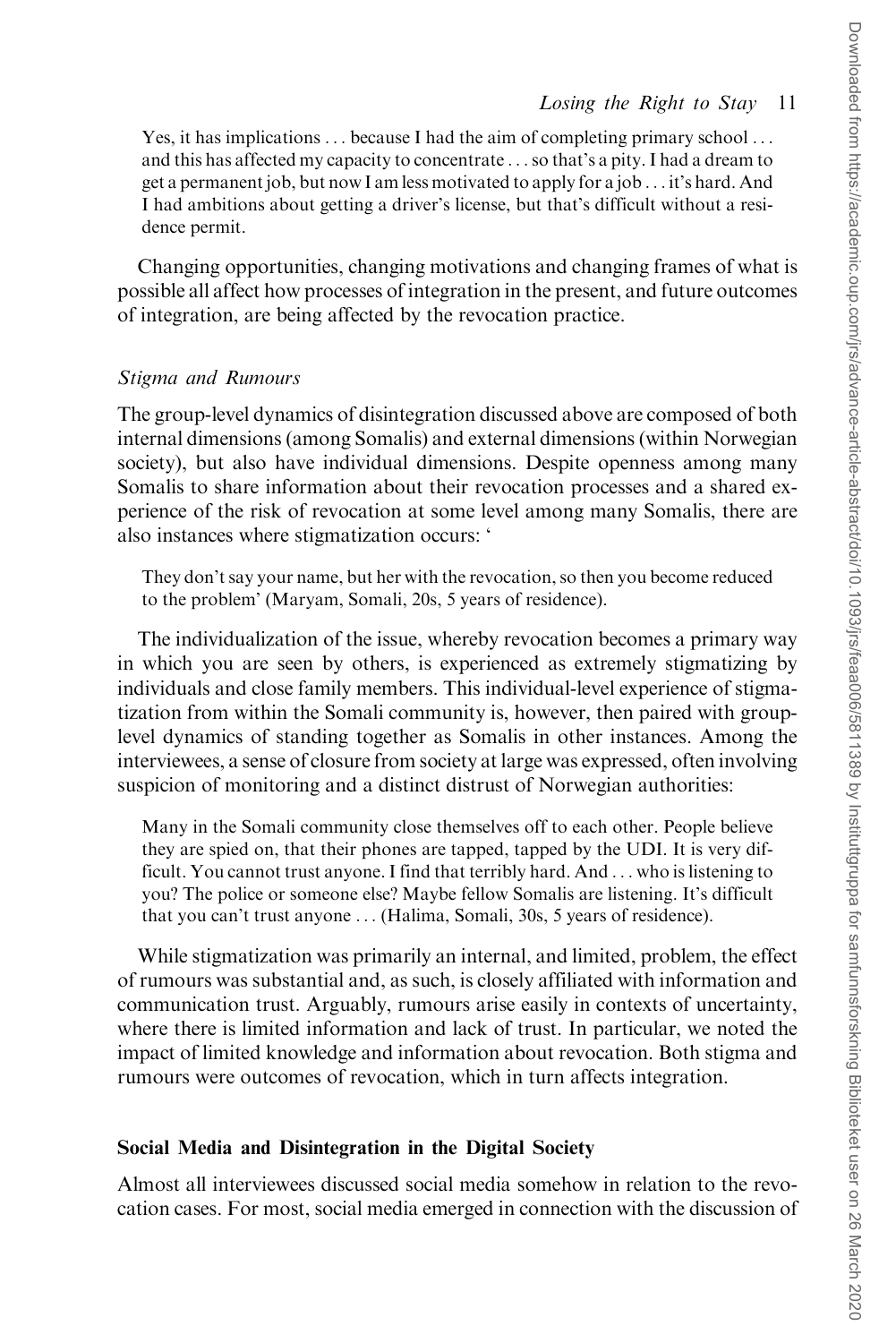information that the UDI was using to support revocation cases, which was harvested from open Facebook profiles. Often, the interviewees were surprised at having to comment on printouts from their own Facebook accounts or from those of other family members. For the UDI, social media represented a valuable source of information in cases of disputed identities, countries of origin and family relationships ([Brekke and Staver 2019](#page-17-0)). Some of the interviewees reacted by shutting down their Facebook accounts:

A number of people have closed their Facebook-accounts due to fear. They don't have a case [yet], but they know they might be targeted ... exactly the same thing could happen to them (Halima, Somali, 30s, 5 years of residence).

As Halima explains, fear is an important dimension of the generalized ways in which integration processes are affected—sometimes with direct actions as a result, but most of the time as a subtle brake put on involvement with society and integration.

Knowing that social media are an integral part of life—of maintaining contact with friends, family and extended networks for many people in Norwegian society it should not be surprising that receding from social media, whether partly or completely, is likely to have an effect on individuals' and families' wellbeing, social integration and links with others in society (locally and abroad). For migrants, social media are important platforms on which to stay in touch with family and friends, both in their countries of origin and in the wider transnational diaspora across the world. If self-censorship of social media use hampers the social contact with relatives and friends abroad, this will affect the individuals and families concerned.

# Erosion of Belonging and Sustained Commitment to Norway

Processes of integration—as well as outcomes—are highly related to length of residence in a country, especially during the first 5–10 years, during which much of the basic 'integration work' is undertaken, such as learning the language, acquiring knowledge of the labour market and entering children into school. While the labour-market participation of Somalis as a group in Norway is an oft-lamented area due to relatively low employment rates for men and women, Somalis in Norway express relatively high degrees of attachments to Norway and Norwegian society (Vrålstad and Wiggen 2017). Arguably, one's own sense of belonging in the society of settlement is a salient way to approach integration processes, especially considering the degree of socio-economic deprivation that Somalis face. When we consider the group's feelings of vulnerability, Islamophobia and discrimination, these high rates of reported sense of belonging are remarkable. Amal (Somali, 30s, 6 years of residence) stresses how such attachments are currently being weakened by the practice of revocation, and not just among those directly affected:

when [other Somali refugees] got citizenship, it was really a great joy for many. But now people interpret the situation [such that] if those with temporary residence lose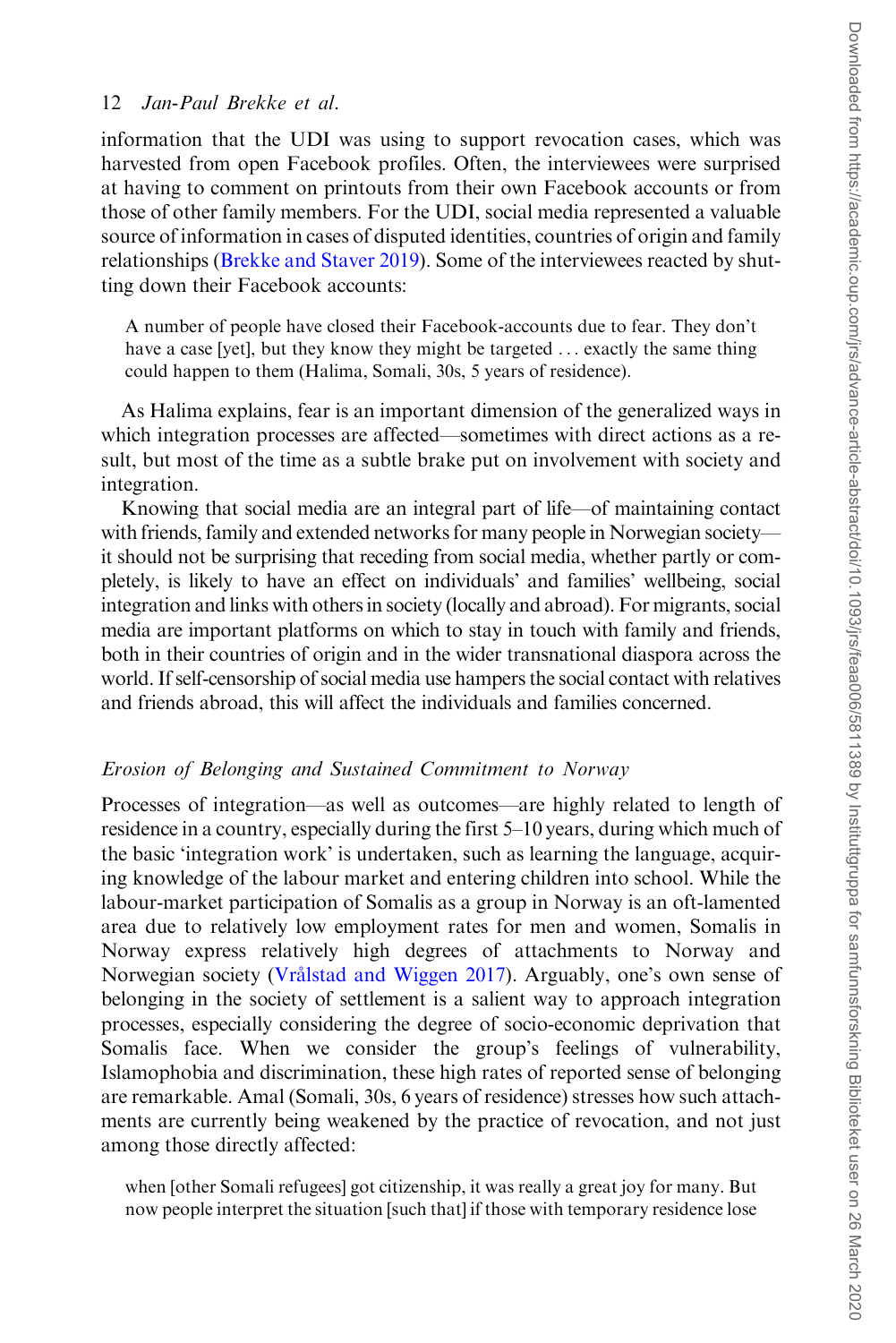it and there is some consideration of revocation, then they believe there are degrees. First, they will get the temporary ones, then those with permanent residence, and then citizens...they love Norway—so many Somalis that I know love Norway, they are very fond of Norway, and they have strong attachment to Norway, but that attachment is being weakened.

Amal seems to be making the point that citizenship used to be a substantial shift from outsider to insider. After the increased pressure of revocation, formal attachment has become one of degrees—a continuum from temporary permits at one end to citizenship on the other. And now, all of these could be lost. As a result, the group's attachment is being weakened.

# Changing Life Strategies in the Face of Revocation

When immigrants acquire a legal status, this acquisition has lasting transformative effects on wellbeing and integration (Menjivar and Lakhani 2016). Having this regularization reversed by a revocation constitutes a turning point in the interviewees' legal and social-integration process in Norway. They experienced the prospect of revocation as a fundamental disruption in their everyday lives, which they described as stable and predictable up to that point. Not knowing whether or not they would be allowed to stay in Norway produced feelings of temporariness and altered their future-making.

Faced with (possible) revocation and substantial uncertainty, the interviewees developed different coping and life strategies, depending on how they perceived their opportunities in Norway and elsewhere. We find five distinct life strategies in the face of (possible) revocation: carrying on, preparation, dual orientation, exit and reorientation. For some individuals, these strategies may overlap, whereas others might switch strategies over time.

# Carrying On

Most of our interviewees were working, going to school or participating in Norwegian courses when they became aware of their own revocation process. Some people chose to carry on with their everyday lives while coping with the ever-present threat of revocation and a possible future deportation. Their lives were suspended and put on hold while they awaited a decision, either positive or negative; simultaneously, they had to cope with this uncertainty and try to carry on with living their lives as best they could. Abshir's comments (Somali, 40s, 24 years of residence) reflect this feeling:

I have to get up tomorrow morning. I have to make a lunch box for the kids, how am I supposed to do that [now]? I was completely shaken ... it disrupted everything about my life.

Abdirahim (Somali, 30s, 9 years of residence) had appealed his revocation and his remarks underscore the duality between the ever-present fear of deportation and going on with everyday life: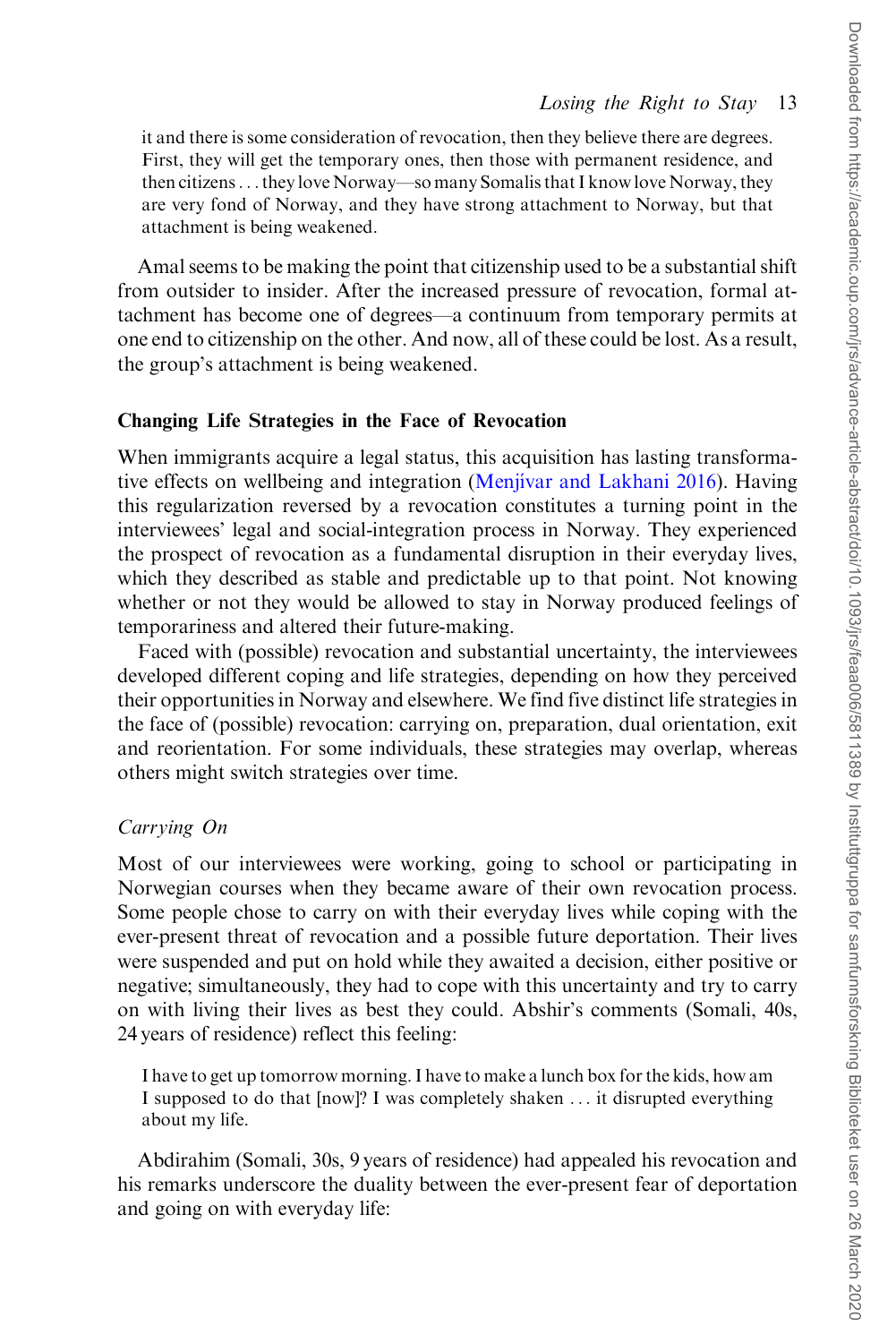you live in uncertainty. You never know when you will be deported from Norway. I have to live with that uncertainty. But I think it is very good that while I hold legal residency in Norway [appeal], I can live safe, go to the doctor... live free. I can work, do my daily errands, and finish meaningful workdays without fearing that the police will get me. On the other hand, I think that it is not permanent, the police can come and get me anytime.

Besides going on with his everyday life, Abdirahim also tried to reinforce his ties with Norway to strengthen his case for staying. This type of active coping suggests that revocation may also motivate individuals to strengthen their attachment to Norway.

## Preparation

In our data, we also find people making preparations in case the revocation stands and requires exit from Norway. These interviewees disregarded long-term plans and instead invested in short-term projects that could yield mobile capital, such as monetary savings.

Parwais (Afghan, 20s, 6 years of residence) came to Norway as a minor and was in upper secondary school, aiming to become an engineer when he was notified of his revocation case. After the case opened, however, he changed his strategy and opened a pizza place as a short-term investment, giving him a place to work and the opportunity to save money should he be forced to leave the country in the future.

Abshir (Somali, 40s, 24 years of residency) also prepared for the (possible) revocation of citizenship. At his place of work, Abshir and his co-workers were currently talking about pensions. Given the nature of his open-ended case, however, he was incapable of engaging in these discussions since he was uncertain about how long he and his family would be able to stay in Norway. Instead, Abshir put money aside regularly to prepare for possible revocation and future deportation.

## Dual Orientation

As the possibilities of staying in Norway seemed to narrow down, some developed a dual orientation by pursuing options they could capitalize on in Norway and abroad.

Amina (Afghan, 20s, 8 years of residence) was in nursing school when we spoke to her. As a consequence of her revocation case, she had trouble concentrating in school and even missed an exam. However, she said finishing school in Norway would be her goal no matter the result of the revocation:

I managed to focus in school, to finish this part [of school] before I start with this [revocation] case. It's a very burdensome, disgusting feeling, but I can't stress all the time, because school is very important to me and my future, whether it lies here in Norway or if ... if other things [i.e. revocation] happen. I need education and that job anyway.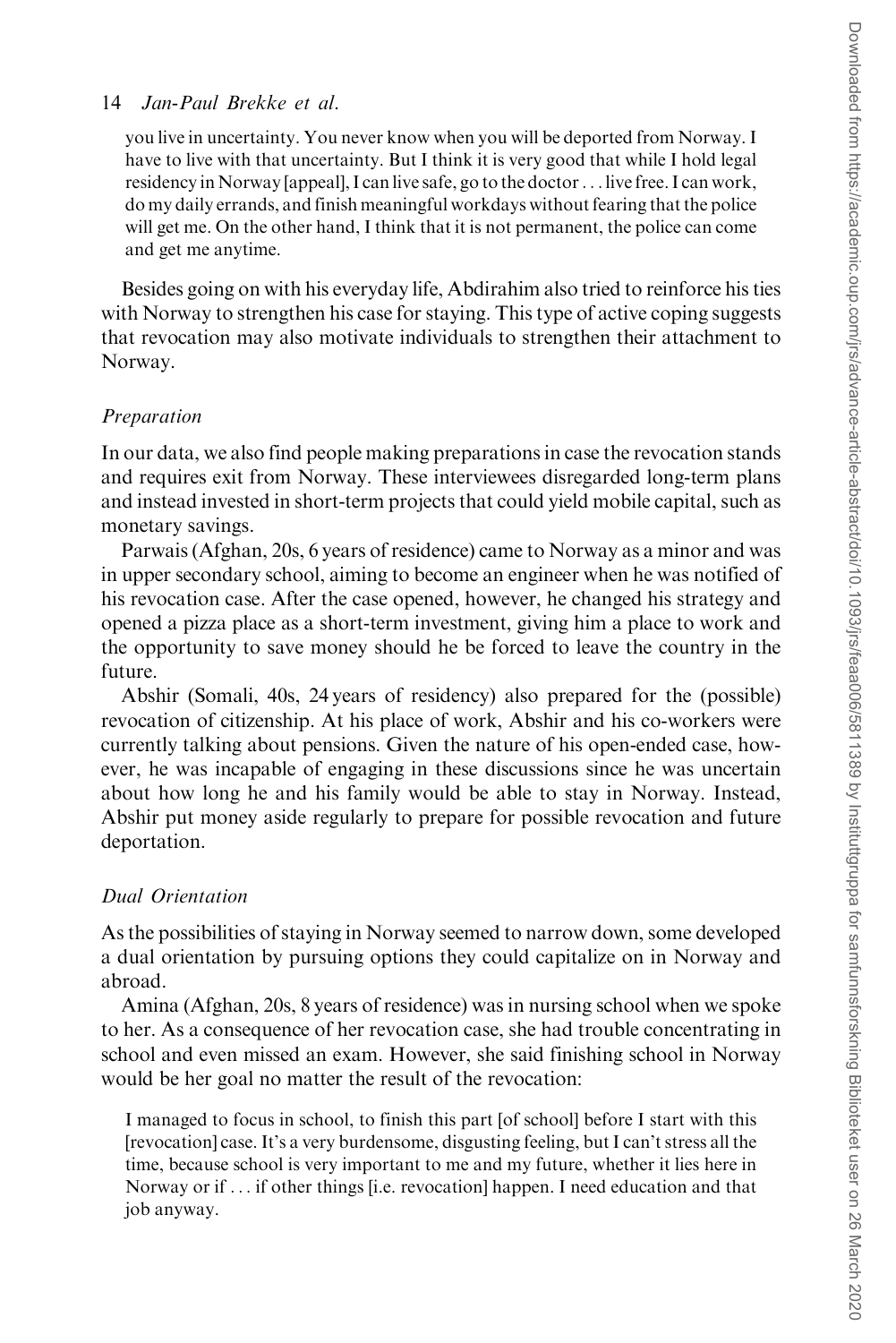Despite the possible revocation, she tried to focus on school and viewed this education as a long-term investment providing her with opportunities both in Norway and abroad.

## Exit

Several interviewees simply decided to leave Norway—to exit—either as a preemptive action or as an option to pursue at some later point.

Mohamed and Mona (Somali, both 30s, 6 years of residence) and their two children tried to escape revocation by fleeing to Germany after their appeals to the UNE were denied. This was a preventive measure—trying to escape their situation and find stability. They were returned from Germany after 8 months and interviewed by the Norwegian police upon return. In Mohamed's and Mona's subjective scope of action, exit was the only reasonable strategy, as revocation and deportation to Mogadishu meant persecution and returning to the danger they originally tried to escape.

As the case of Mohamed and Mona suggests, the exit strategy was tried by some, but often resulted in their return to Norway as a result of the EU Dublin regulations. For others, the exit strategy was an idea contemplated but not acted upon. Finally, others saw leaving Norway as a long-term strategy, should they lose the right to remain in Norway.

## Reorientation

Some interviewees were actively planning to leave Norway, regardless of the outcome of their case. In light of increasing revocations, they no longer believed Norway could provide a secure life for them in the future. Because of this unease, they saw it as necessary to reorient themselves towards alternative futures in other countries.

Halima (Somali, 30s, 5 years of residence) had received a revocation decision. Although there still existed legal avenues for retaining her residence permit (appealing the case to the UNE), she did not want to stay in Norway: 'I don't think I will stay in Norway for a long time. No matter what happens, I want to move to another place.'

Persons who were not (yet) affected by revocation also employed the life strategy of reorientation. Moving from Norway to another European country was a way of avoiding the risk of facing possible revocation sometime in the future whether or not the fear was legitimate. Ayaan (Somali, 30s, 7 years of residence) told of widespread unease among Somali immigrants in Norway over revocation and deportation, regardless of their legal status and having an open case: '[People think that] first they [the immigration authorities] take away temporary [permits], then permanent residence permits, and lastly citizenship.' Further, Ayaan claimed that people in the Somali community had left Norway out of fear of possible future revocation: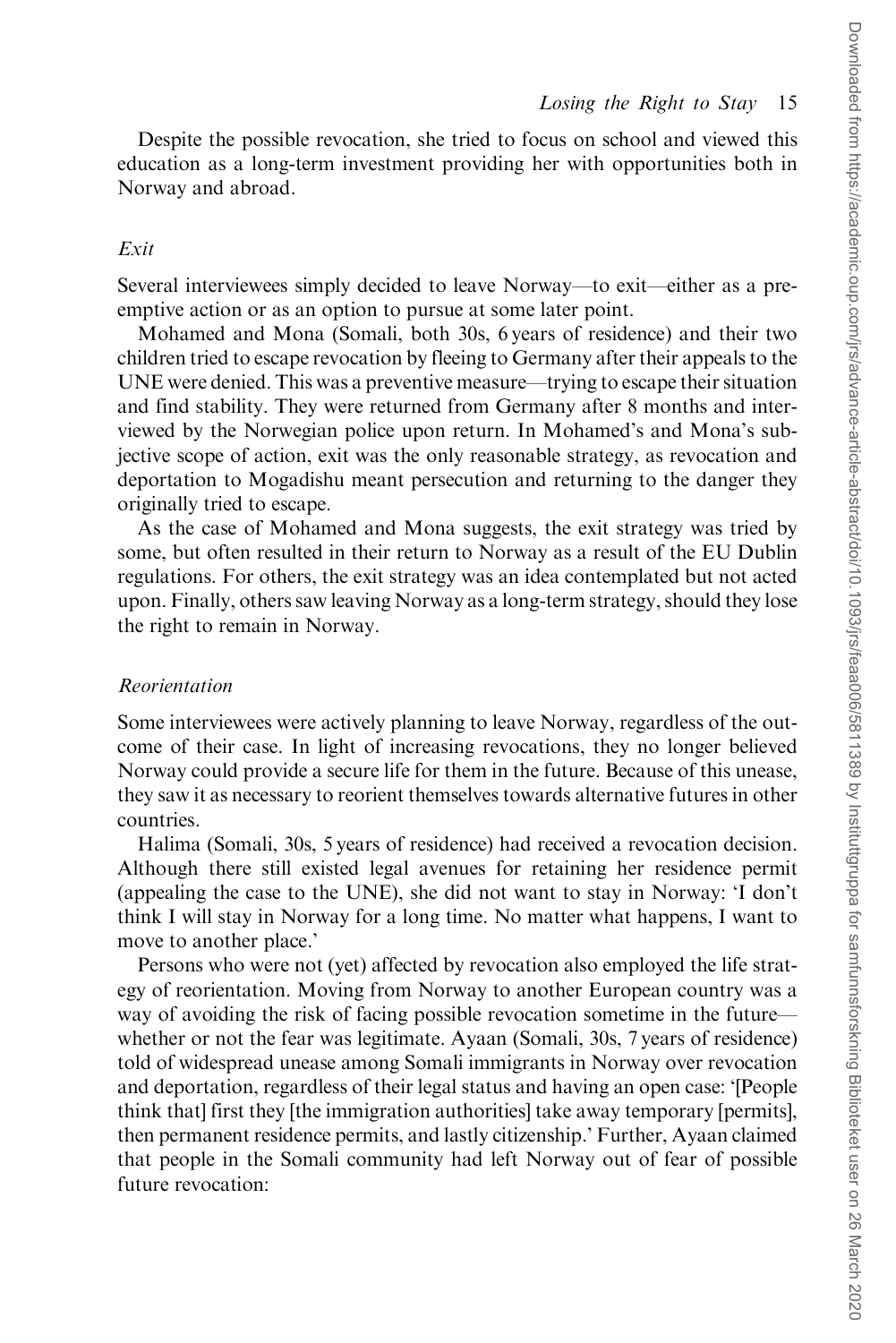several of the people I know have moved. They love Norway—most Somalis I know love Norway ... [and] feel a strong sense of belonging to Norway. Now that sense has weakened. Many of those I know who have moved to other countries, such as England. Maybe they'll change citizenship. But they move away from Norway to avoid experiencing revocation of citizenship or other permits.

According to Ayaan, the sense that Norwegian immigration authorities were 'coming after Somalis' in general forced people to move from Norway, thereby cutting their formal ties, by changing citizenship, and emotional ties, in terms of weakening their sense of belonging to Norway.

# **Conclusion**

We set out to describe and analyse how the process of (possible) revocation is experienced by those affected, and how it affects integration processes and the life strategies of those subject to the practice. The data presented clearly shows that revocation had disruptive effects for those affected. Revocation cases put individuals in a prolonged state of temporariness, in turn affecting their integration efforts and experienced inclusion. In sum, revocation constitutes a process of deregularization but the *outcome*, however, is not necessarily actual deregularization. The statistics showed that most cases ended without permits actually being revoked. As a result, the experience of deregulation was in many cases temporary.

The interviews demonstrated how time and temporality took centre stage for those affected by revocation. The statistical data confirmed the experiences of those affected by prolonged processing times and open-ended waiting, and thereby a prolonged period of uncertainty. Many interviewees felt as though they were left in 'limbo' or liminal legality [\(Menjivar 2006](#page-18-0)). Prospects of revocation, and the sense of temporariness it engendered, forced the interviewees to undertake new life strategies in order to deal with this temporal uncertainty. Some chose to simply move on with their everyday lives simultaneously, fearing that they could be deported at any time *(carrying on)*, while others lost a sense of direction in life—a situation characterized by stasis rather than progress. The temporal uncertainty was also dealt with either by actively preparing for permit loss, by developing a dual orientation towards a possible future abroad or by simply leaving the country, for either the short (exit) or long (reorientation) term. The strategy of reorientation illustrates that sentiments of legal and temporal uncertainty are confined not only to those directly affected by revocation, but also to wider communities of migrants (cf. [Chacon 2015](#page-17-0)).

The experiences of (former) residence holders interviewed in this study resemble the sense of liminality and temporal uncertainty experienced by asylum seekers waiting for initial asylum or immigration decisions and persons in detention waiting to be deported. However, there are also differences between these different legal positionalities, depending on how time is experienced, employed and negotiated in these processes. Asylum seekers and detained individuals are often assumed to be 'stuck' in the present, unable to imagine any foreseeable future [\(Brekke 2004](#page-17-0)). In contrast, revocation, either actual or expected, did alter the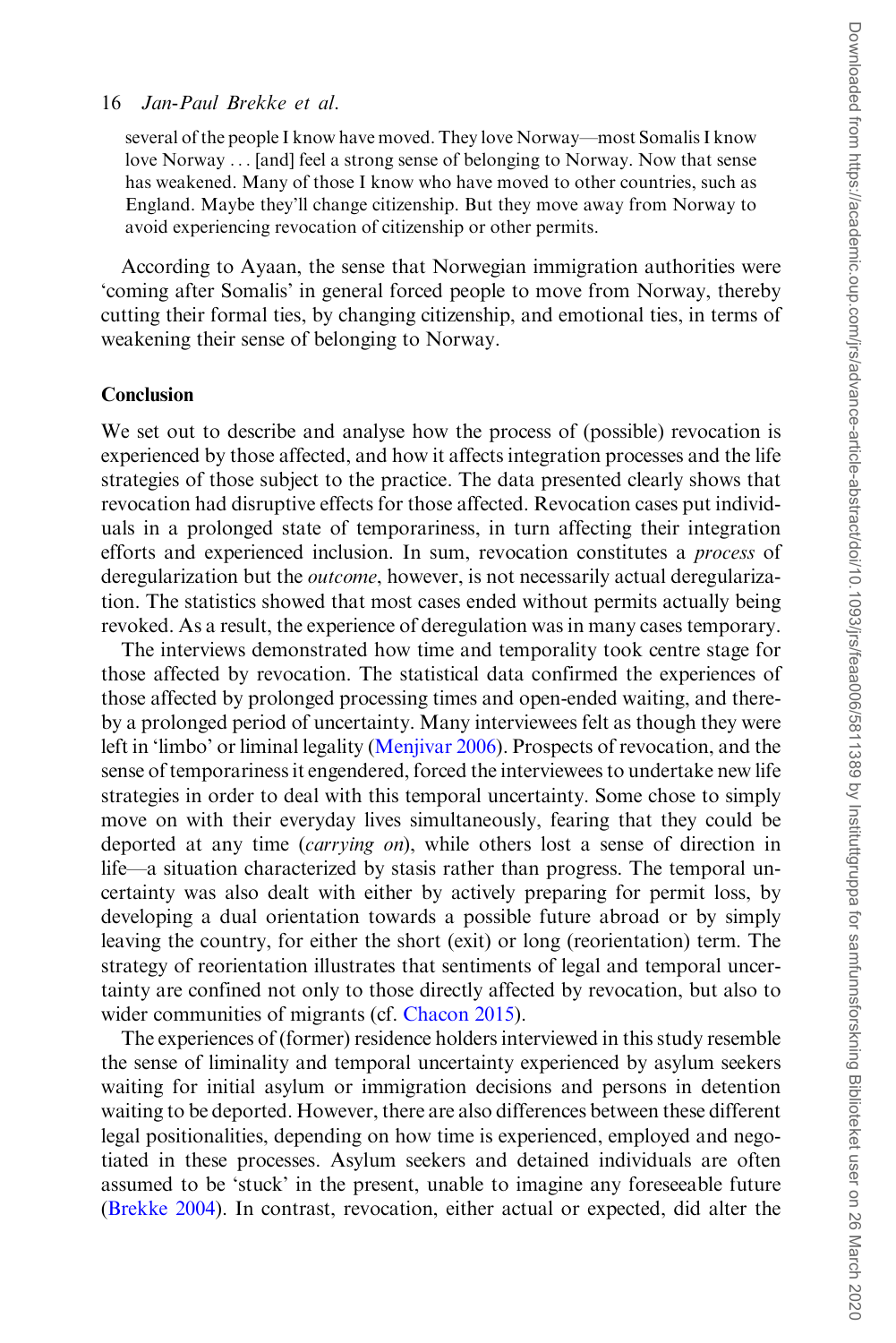<span id="page-16-0"></span>interviewees' future-making and forced them to produce new life strategies—but it did not necessarily leave them stranded in the present. Shifting focus from a longterm future in Norway to a shorter-term horizon because of possible revocation and deportation is one example of such an active future-making.

The perception of time also broke the assumed connection between the passing of time and increased opportunities for integration. The interview material suggests that revocation affects integration processes negatively in a range of ways. These effects were noticeable on individuals, on their immediate social surroundings and in wider migrant communities. Drawing on our empirical data to describe and analyse the experiences of what may be seen as deregularization processes among refugees in Norway, we find strong evidence of far-reaching implications of the practice of (possible) revocation on migrant integration.

In terms of policy, governments should weigh the shown negative effects of strict revocation practices against the intended, positive effects. While securing immigrant identities and strengthening the legitimacy of the asylum system through firmer controls can provide security for migrants and nationals alike, officials need to understand how the processes can affect larger communities beyond their immediate intentions. Here, the symbolic aspect of (restrictive) immigration policies (e.g. [Leerkes and Broeders 2010\)](#page-18-0) may serve conflicting goals: on the one hand, they signalize restrictiveness towards potential asylum seekers, 'asylum cheaters' residing in the country and anxious members of the majority population. On the other hand, targeted immigrant groups, such as the Somali, may interpret this message as a sign of state distrust, inhibiting their sense of belonging.

Meanwhile, at a theoretical level, we urge scholars to engage further in the theorization of deregularization. Deregularization and the life strategies that individuals undertake to cope with this situation have implications for migration patterns, both intended (return) and unintended (displacement to other European countries), and thereby for immigrant reintegration in the country of return or displacement.

While the profound negative effects of deep-seated uncertainty on the individual migrant are well documented here, we argue the broader implications of integration processes deserve further scrutiny. There is a need to establish under which circumstances revocation practices contribute to weaken rather than strengthen the social fabric of our societies.

## Supplementary Data

[Supplementary data](https://academic.oup.com/jrs/article-lookup/doi/10.1093/jrs/feaa006#supplementary-data) are available at JRS online.

AAS, K. F. and BOSWORTH, M. (2013) The Borders of Punishment: Migration, Citizenship, and Social Exclusion. Oxford: Oxford University Press.

ABREGO, L. J. and LAKHANI, S. M. (2015) 'Incomplete Inclusion: Legal Violence and Immigrants in Liminal Legal Statuses'. Law & Policy 37(4): 265–293.

ALTAMIRANO, TOLLEFSEN, A., APPELQVIST, M., BREKKE, J.-P. and VEDSTED-HANSEN, J. (1998) En ny flyktningpolitikk i Norden? Midlertidig beskyttelse på 1990-tallet [New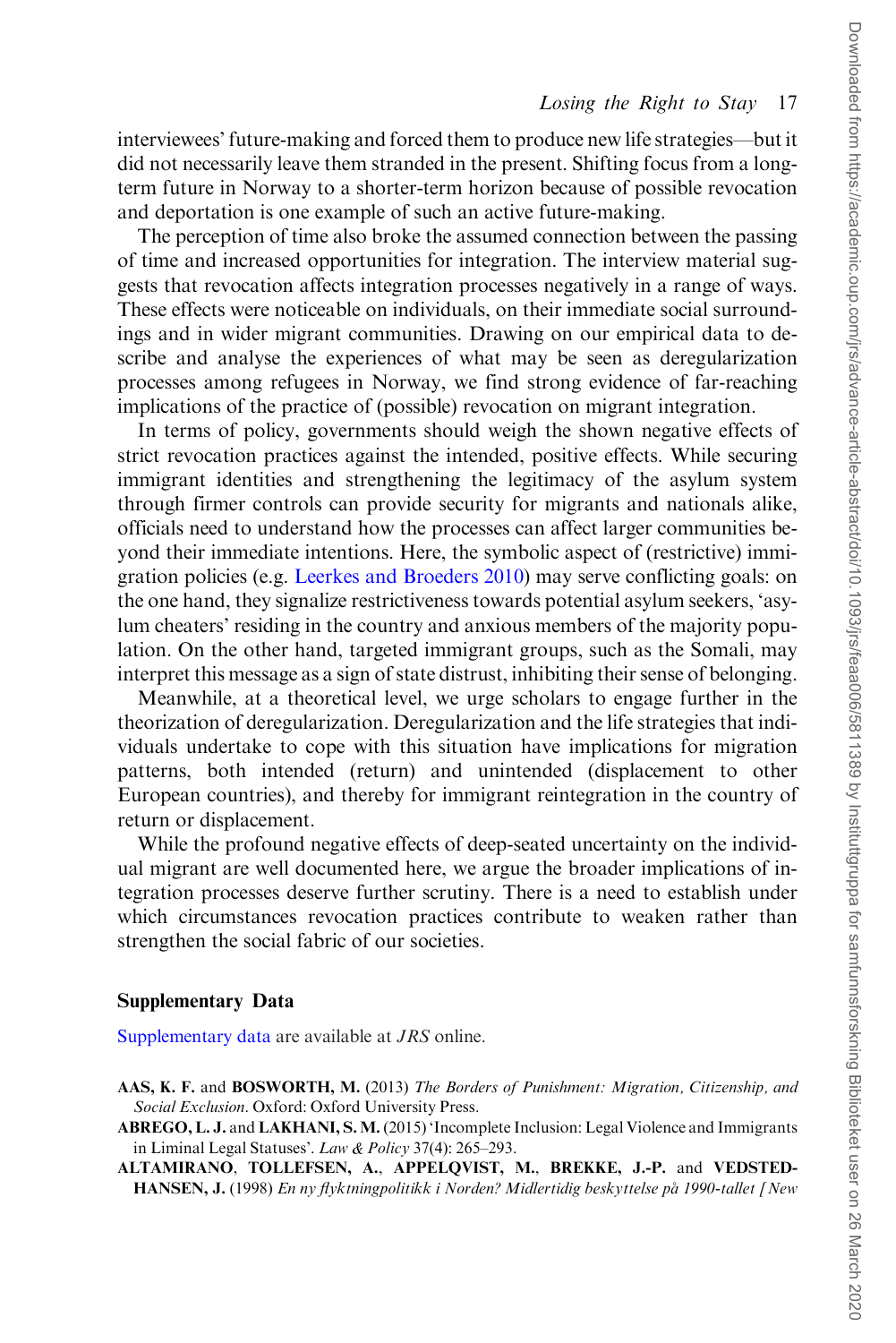<span id="page-17-0"></span>Refugee Policies in the Nordic Countries? Temporary Protection in the 1990s]. Copenhagen: The Nordic Council of Ministers.

- APTEKAR, S. (2016) 'Making Sense of Naturalization: What Citizenship Means to Naturalizing Immigrants in Canada and the USA'. Journal of International Migration and Integration 17(4): 1143–1161.
- BASSEL, L., MONFORTE, P. and KHAN, K. (2018) 'Making Political Citizens? Migrants' Narratives of Naturalization in the United Kingdom'. Citizenship Studies 22(3): 225–242.
- BIRKVAD, S. R. (2019) 'Immigrant Meanings of Citizenship: Mobility, Stability, and Recognition' . Citizenship Studies 23(8): 798–814.
- BLOEMRAAD, I. (2006) Becoming a Citizen: Incorporating Immigrants and Refugees in the United States and Canada. Berkeley, CA: University of California Press.
- BLOEMRAAD, I. and SHEARES, A. (2017) 'Understanding Membership in a World of Global Migration: (How) Does Citizenship Matter?'. International Migration Review 51(4): 823–867.
- BOEKESTEIN, T. L. and de GROOT, G.-R. (2019) 'Discussing the Human Rights Limits on Loss of Citizenship: A Normative-Legal Perspective on Egalitarian Arguments regarding Dutch Nationality Laws Targeting Dutch-Moroccans'. Citizenship Studies 23(4): 320–337.
- BREKKE, J.-P. and STAVER, A. (2018) 'The Renationalisation of Migration Policies in Times of Crisis: The Case of Norway'. Journal of Ethnic and Migration Studies 44(13): 2163–2181.
- BREKKE, J.-P. (2004) While We Are Waiting: Uncertainty and Empowerment among Asylum-Seekers in Sweden. Report Institute for Social Research. No. 10. Oslo.
- BREKKE, J.-P. and AARSET, M. F. (2009) Why Norway Understanding Asylum Destinations. Report. Institute for Social Research. No. 12. Oslo.
- BREKKE, J.-P. and STAVER, A. B. (2019) 'Social Media Screening: Norway's Asylum System.' Forced Migration Review. No. 61. June.
- BREKKE, J.-P., , GRØNNINGSÆTER, and LARSEN, K. M. (2018) Tilbakekall: Rettssikkerhet og kontroll ved tilbakekall av tillatelser etter søknad om beskyttelse. Report Institute for Social Research. No. 6. Oslo.
- BREKKE, J.-P., ROLAND, S. and ERDAL, M. B. (2019) Losing the Right to Stay: Revocation of Immigrant Residence Permits and Citizenship in Norway—Experiences and Effects. Report. Institute for Social Research. No. 9. Oslo.
- BROCHMANN, G. and SELAND, I. (2010) 'Citizenship Policies and Ideas of Nationhood in Scandinavia'. Citizenship Studies 14(4): 429–443.
- BRUBAKER, R. (2010) 'Migration, Membership, and the Modern Nation-State: Internal and External Dimensions of the Politics of Belonging'. Journal of Interdisciplinary History 41(1): 61–78.
- CASTLES, S. (2017) Migration, Citizenship and Identity: Selected Essays. Cheltenham; Northampton, MA: Edward Elgar Publishing.
- CHACON, J. (2015) 'Producing Liminal Legality'. Denver University Law Review 92(4): 709–767.
- DE GROOT, G.-R. and VINK, M. P. (2010) Loss of Citizenship: Trends Regulations in Europe. Badia Fiesolana: European University Institute.
- DE HOON, M., VINK, M. and SCHMEETS, H. (2019) 'A Ticket to Mobility? Naturalisation and Subsequent Migration of Refugees after Obtaining Asylum in the Netherlands'. Journal of Ethnic and Migration Studies, doi: 10.1080/1369183X.2019.1629894.
- EASO (2019) 'Towards a Reform of the Common European Asylum System and Enhancing Legal Avenues to Europe'. https://ec.europa.eu/home-affairs/sites/homeaffairs/files/what-we-do/poli cies/european-agenda-migration/proposal-implementation-package/docs/20160406/towards\_a\_ reform of the common european asylum system and enhancing legal avenues to europe -\_20160406\_en.pdf (accessed 27 January 2020).
- ELLERMANN, A. (2019) 'Discrimination in Migration and Citizenship'. Journal of Ethnic and Migration Studies 45: 1–17.
- FARGUES, É. (2017) 'The Revival of Citizenship Deprivation in France and the UK as an Instance of Citizenship Renationalisation'. Citizenship Studies 21(8): 984–998.
- FARGUES, E. and WINTER, E. (2019) 'Conditional Membership: What Revocation Does to Citizenship'. Citizenship Studies 23(4): 295–299.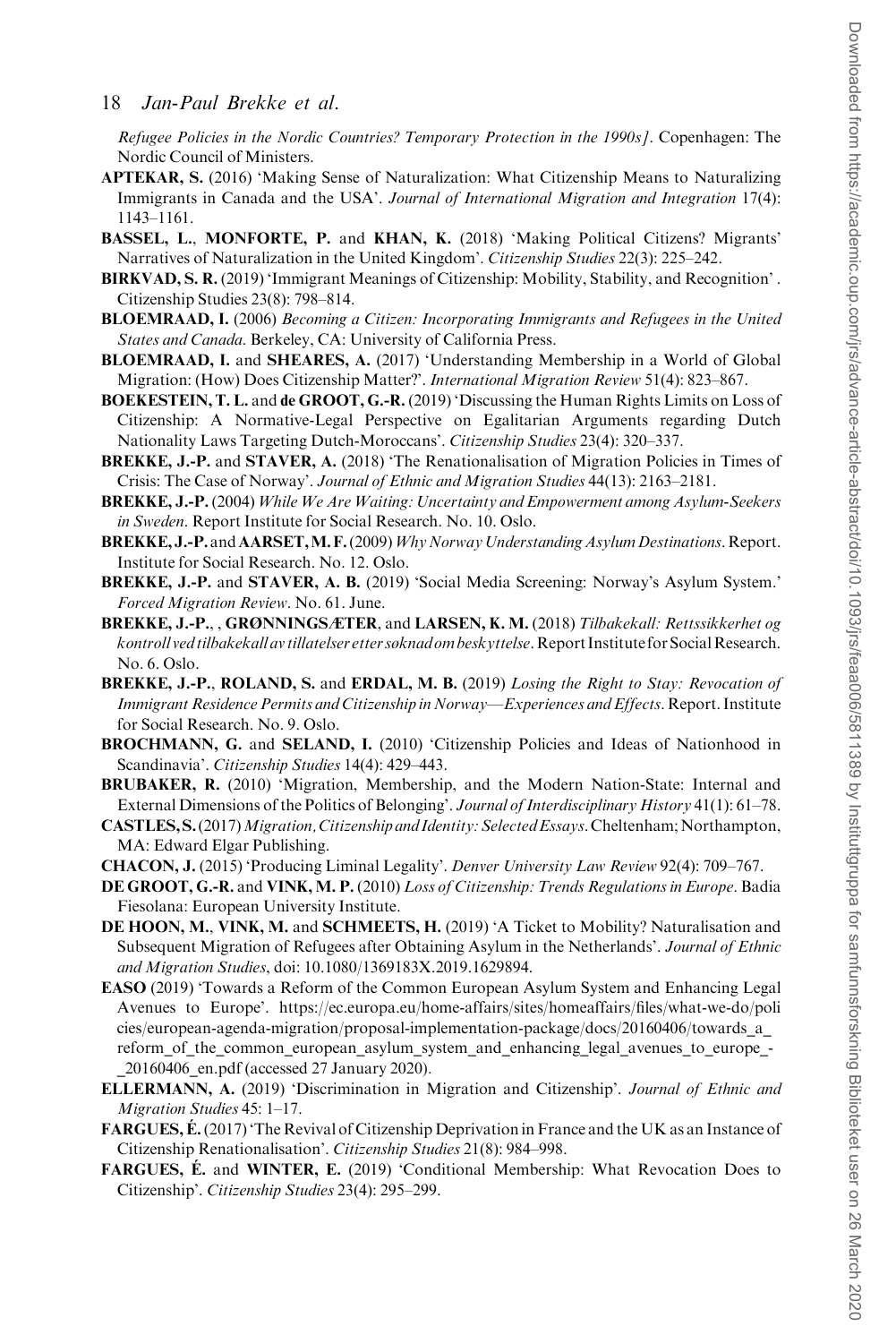- <span id="page-18-0"></span>FAVELL, A. (2019) 'Integration: Twelve Propositions after Schinkel'. Comparative Migration Studies  $7(1)$ : 1–10.
- GARCES-MASCAREÑAS, B. and PENNINX, R. (2016) Integration Processes and Policies in Europe: Contexts, Levels and Actors. Cham: Springer International Publishing; Imprint: Springer.
- GIBNEY, M. J. (2013) '"A Very Transcendental Power": Denaturalisation and the Liberalisation of Citizenship in the United Kingdom'. Political Studies 61(3): 637–655.
- GIBNEY, M. J. (2019) 'Denationalization and Discrimination'. Journal of Ethnic and Migration Studies 1–18.
- GOODMAN, S. W. (2014) Immigration and Membership Politics in Western Europe. New York, NY: Cambridge University Press.
- GRIFFITHS, M. (2014) 'Out of Time: The Temporal Uncertainties of Refused Asylum Seekers and Immigration Detainees'. Journal of Ethnic and Migration Studies 40(12): 1991–1919.
- GRIFFITHS, M. (2017) 'The Changing Politics of Time in the UK's Immigration System'. In Mavroudi, E., Page, B. and Christou, E. (eds) Timespace and International Migration. Cheltenham: Edward Elgar Publishing, pp. 48–61.
- HERZOG, B. (2011) 'Revocation of Citizenship in the United States'. European Journal of Sociology 52(1): 77–109.
- HOFHANSEL, C. (2018) 'The Decline and Limited Revival of Citizenship Deprivation: Germany and Switzerland as Deviant Cases?' Journal of Ethnic and Migration Studies 1-18.
- ILCAN, S., RYGIEL, K. and BABAN, F. (2018) The Ambiguous Architecture of Precarity: Temporary Protection, Everyday Living and Migrant Journeys of Syrian Refugees. Inderscience Publishers.
- IRVING, H. (2019) 'The Concept of Allegiance in Citizenship Law and Revocation: An Australian Study'. Citizenship Studies 23(4): 372–387.
- JOPPKE, C. (2010) Citizenship and Immigration. Cambridge; Malden, MA: Polity.
- JOPPKE, C. (2016) 'Terror and the Loss of Citizenship'. Citizenship Studies 20(6-7): 728–748.
- KANSTROOM, D. (2007) Deportation Nation: Outsiders in American History. Cambridge, MA: Harvard University Press.
- KINGSTON, L. N. (2017) 'Bringing Rwandan Refugees "Home": The Cessation Clause, Statelessness, and Forced Repatriation'. International Journal of Refugee Law 29(3): 417-437.
- KIVISTO, P. (2003) 'Social Spaces, Transnational Immigrant Communities, and the Politics of Incorporation'. Ethnicities 3(1): 5–28.
- KLINTHALL, M. (2007) 'Refugee Return Migration: Return Migration from Sweden to Chile, Iran and Poland 1973–1996'. Journal of Refugee Studies 20(4): 579–598.
- KUO, B. C. H. (2014) 'Coping, Acculturation, and Psychological Adaptation among Migrants: A Theoretical and Empirical Review and Synthesis of the Literature'. Health Psychology and Behavioral Medicine 2(1): 16–33.
- LEERKES, A. and BROEDERS, D. (2010) 'A Case of Mixed Motives?: Formal and Informal Functions of Administrative Immigration Detention'. British Journal of Criminology 50(5): 830–850.
- MACKLIN, A. and BAUBÖCK, R. (eds) (2014) The Return of Banishment: Do the New Denationalisation Policies Weaken Citizenship? (EUI Working Paper RSCAS 2015/14). Badia Fiesolana: European University Institute.
- MACKLIN, A. (2018) 'The Return of Banishment: Do the New Denationalisation Policies Weaken Citizenship?'. In Bauböck, R. (ed.) Debating Transformations of National Citizenship. Cham, Switzerland: Springer, pp. 163–172.
- MAVROUDI, E., PAGE, B. and CHRISTOU, A. (2017) Timespace and International Migration. Cheltenham: Edward Elgar Publishing.
- MCPHERSON, M. (2010) '"I Integrate, Therefore I Am": Contesting the Normalizing Discourse of Integrationism through Conversations with Refugee Women'. Journal of Refugee Studies 23(4): 546–570.
- MENJIVAR, C. (2006) 'Liminal Legality: Salvadoran and Guatemalan Immigrants' Lives in the United States'. American Journal of Sociology 111(4): 999–1037.